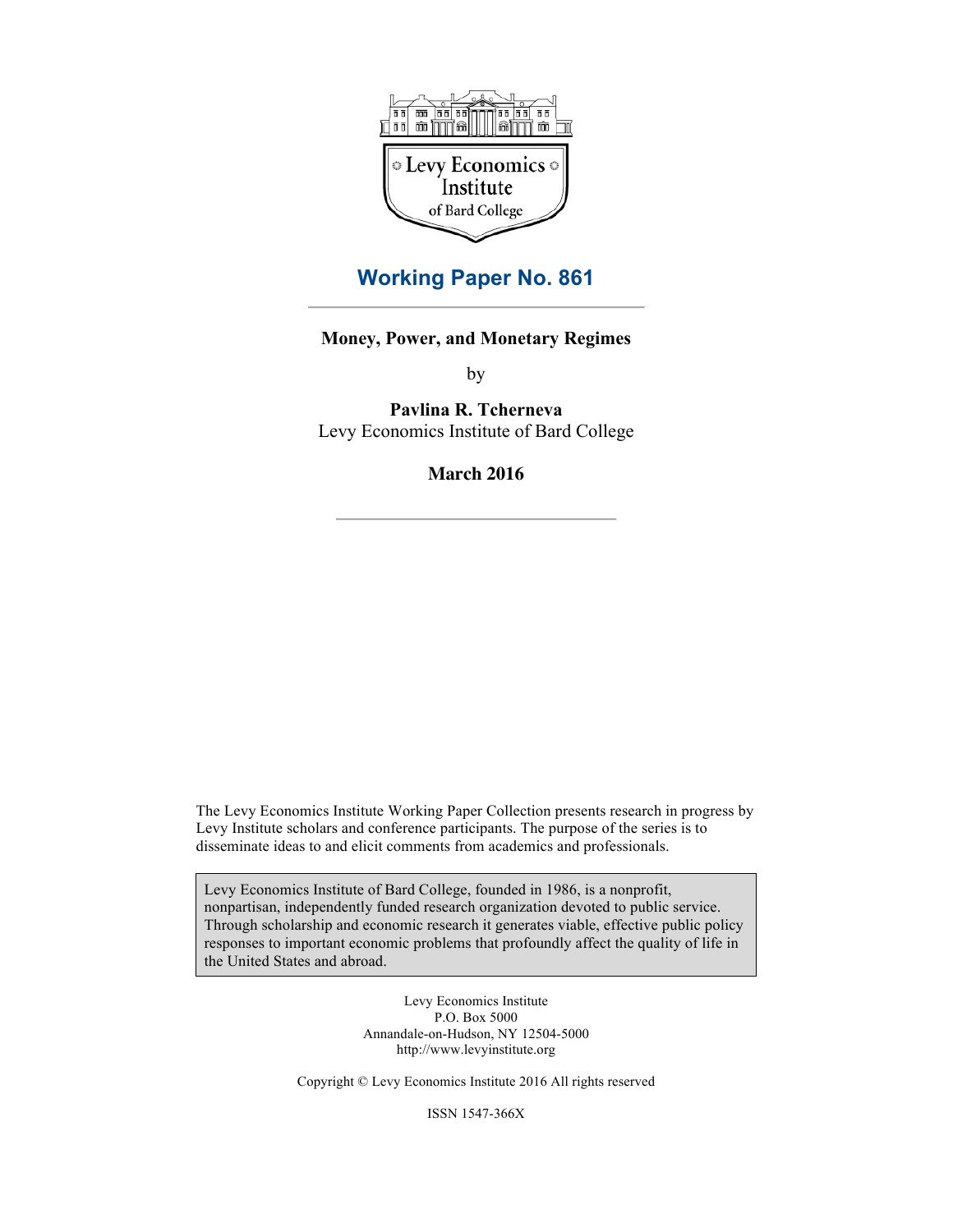## **ABSTRACT**

Money, in this paper, is defined as a power relationship of a specific kind, a stratified social debt relationship, measured in a unit of account determined by some authority. A brief historical examination reveals its evolving nature in the process of social provisioning. Money not only predates markets and real exchange as understood in mainstream economics but also emerges as a social mechanism of distribution, usually by some authority of power (be it an ancient religious authority, a king, a colonial power, a modern nation state, or a monetary union). Money, it can be said, is a "creature of the state" that has played a key role in the transfer of real resources between parties and the distribution of economic surplus.

 In modern capitalist economies, the currency is also a simple public monopoly. As long as money has existed, someone has tried to tamper with its value. A history of counterfeiting, as well as that of independence from colonial and economic rule, is another way of telling the history of "money as a creature of the state." This historical understanding of the origins and nature of money illuminates the economic possibilities under different institutional monetary arrangements in the modern world. We consider the so-called modern "sovereign" and "nonsovereign" monetary regimes (including freely floating currencies, currency pegs, currency boards, dollarized nations, and monetary unions) to examine the available policy space in each case for pursuing domestic policy objectives.

**Keywords:** History of Money; Monetary Sovereignty; Chartalism; Counterfeiting; Public Monopoly; Currency Issuers vs. Currency Users; Exchange Rate Systems

**JEL Classifications:** B5, E6, E42, E63, F45, N1, Z1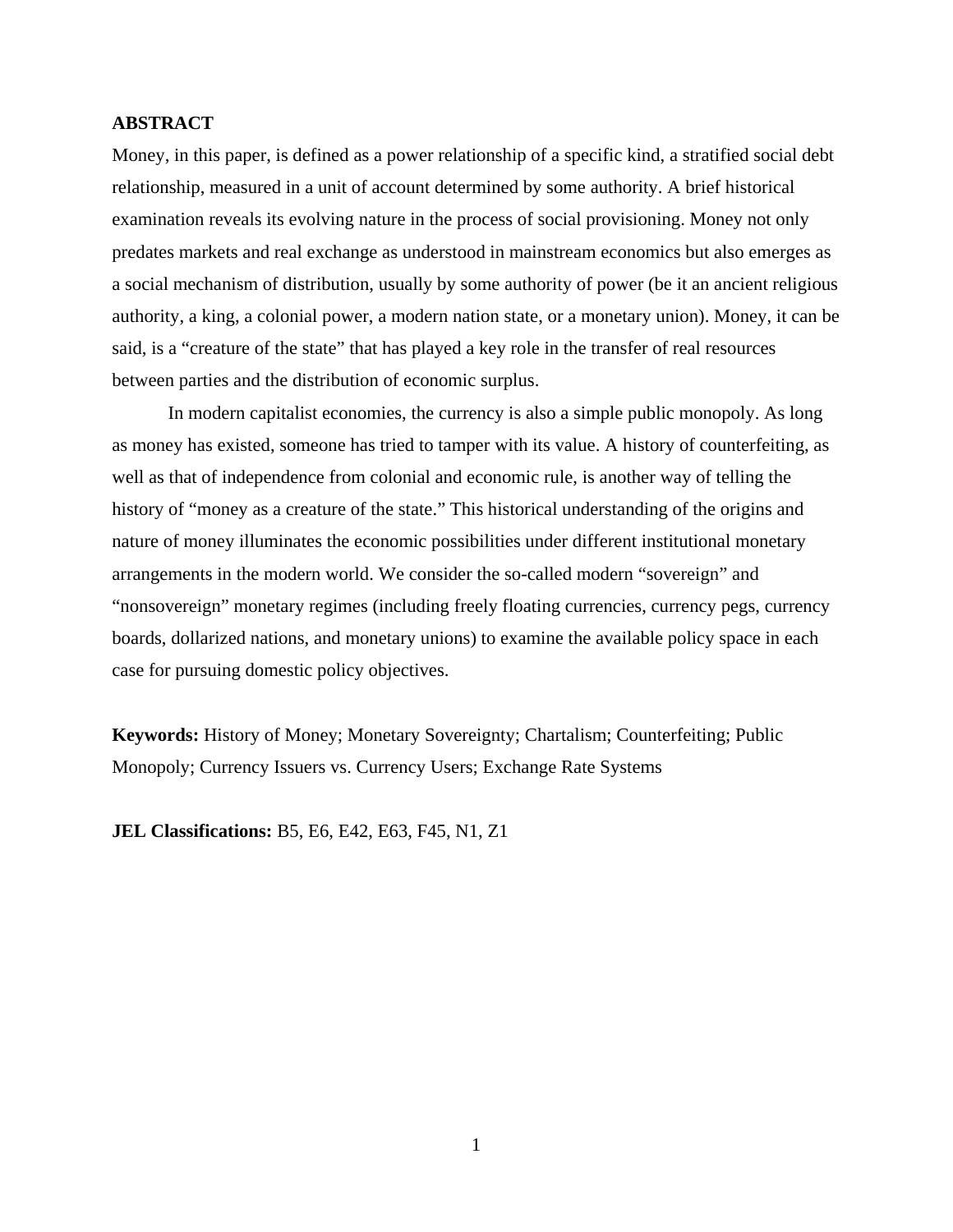## **INTRODUCTION**

Few institutions are as important to human welfare as the institution of money. Fewer still are as grossly misunderstood. Our knowledge and understanding of what money is, where it comes from, and what it does is littered with pervasive myths.<sup>1</sup> Among these myths are: 1) that money is a creature of the market born out of the necessity to facilitate barter; 2) that money is an object, usually of some intrinsic value (derived from precious metals) that is easily transportable and divisible; and 3) that in and of itself, money has little economic significance (it is "neutral"), serving only to simplify transactions but leaving employment, consumption, and investment decisions unaffected.

These myths pervade mainstream economic theory and are known as the "Metallist view" of money (Goodhart 1998). They lead to several problematic assumptions and methodological practices within economics. First, since money is considered to be a market phenomenon, the state's control over the monetary system is treated as a significant market intervention that reduces market efficiency.<sup>2</sup> Second, if money is an object of intrinsic metallic value, it is assumed to be inherently scarce. From here, due to this scarcity, it is argued that government spending crowds out private consumption and investment. Additionally, the state's monopoly power over the currency issue is seen as a consequence of the state's appropriation of private monies that must be constrained at all costs, as the state (it is claimed) has the perverse incentive to overspend and debase the currency. Finally, because money is "neutral," conventional economic models are entirely void of money, finance, debt, or default.

Though the Metallist view of the origins of money dominates mainstream economics, it finds no support in any of the academic literature from history, anthropology, numismatics, sociology, Assyriology, religion, and other. Debunking the conventional story is crucial, as it upends all of the above propositions and illuminates the modern monetary system in ways the conventional view cannot do.

<sup>&</sup>lt;sup>1</sup> The use of the term "money" itself has been problematic, as it means different things to different people. Some economists use it to refer to liquidity, others treat it strictly as an object, yet others emphasize its abstract nature as a unit of measure. This paper aims to remedy this confusion.

 $2^2$  See work on the inefficiency of seigniorage (Freeman 1993).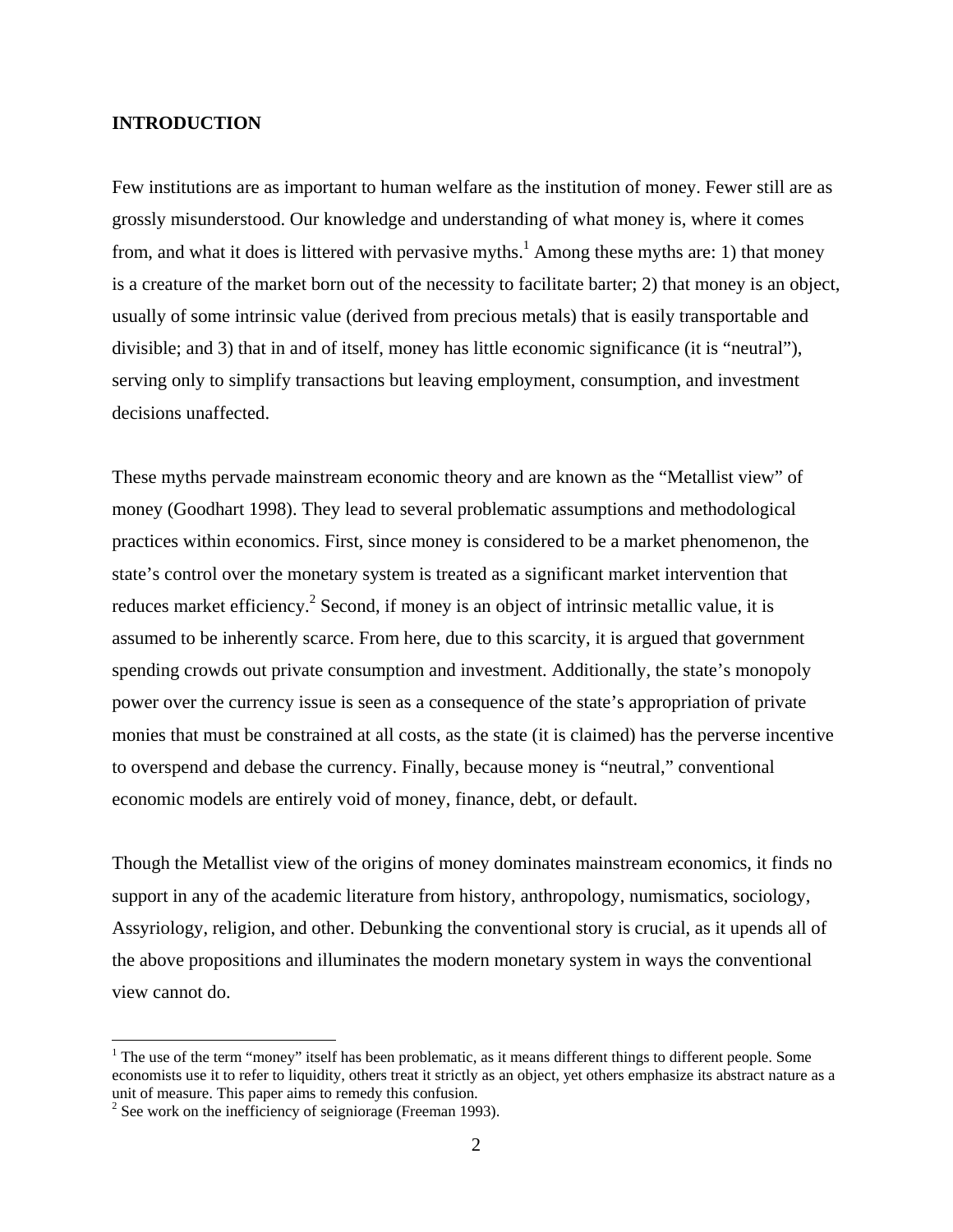This paper presents a historically grounded analysis of the origins of money to illustrate that money predates markets. Not only is it *not* a "creature of the market," but a strong case can be made that money is instead a "creature of the state," however broadly defined. This proposition stands at the heart of the Chartalist (or Modern Money) approach to money. This paper extends an earlier analysis of Chartalism (Tcherneva 2006) and defines money as a *power* relationship of a specific kind, namely a social credit-debt relationship, that is codified by some authority or institution of power—be it an ancient religious authority, tribal chief, or an early administrative body, such as a Mesopotamian palace or a Greek polis, and later a monarchy, colonial power, or a modern nation state. Far from being a simple medium of benign exchange, the history of money as a creature of the state indicates that it is instead a *means of distribution*, a tool of transferring real resources from one party to another, subject to the power relationship of the specific historical context.

## **ON MONEY AND POWER**

A historical journey through the origins of money indicates that money is first and foremost a social relationship. More precisely, it is a *power* credit-debt relationship, whereby the indebted party issues a liability that is held by the creditor as an asset. Behind this social relationship lay varied social power relationships that codify human behavior in the specific historical context and cultural and religious norms that govern the process of social provisioning.

There are several accounts of the historical origins of money. Economists commit a basic error when they conflate the origins of money with the origins of coinage (Innes 1914: 394; Knapp 1924: 1). The story of money's emergence from some hypothetical market exchange based on barter relationships finds no support in any other discipline outside of economics.

It is a well-established fact that money predates minting by nearly 3,000 years. Clay tablets (the earliest discovered forms of money) and various other kinds of instruments which bear no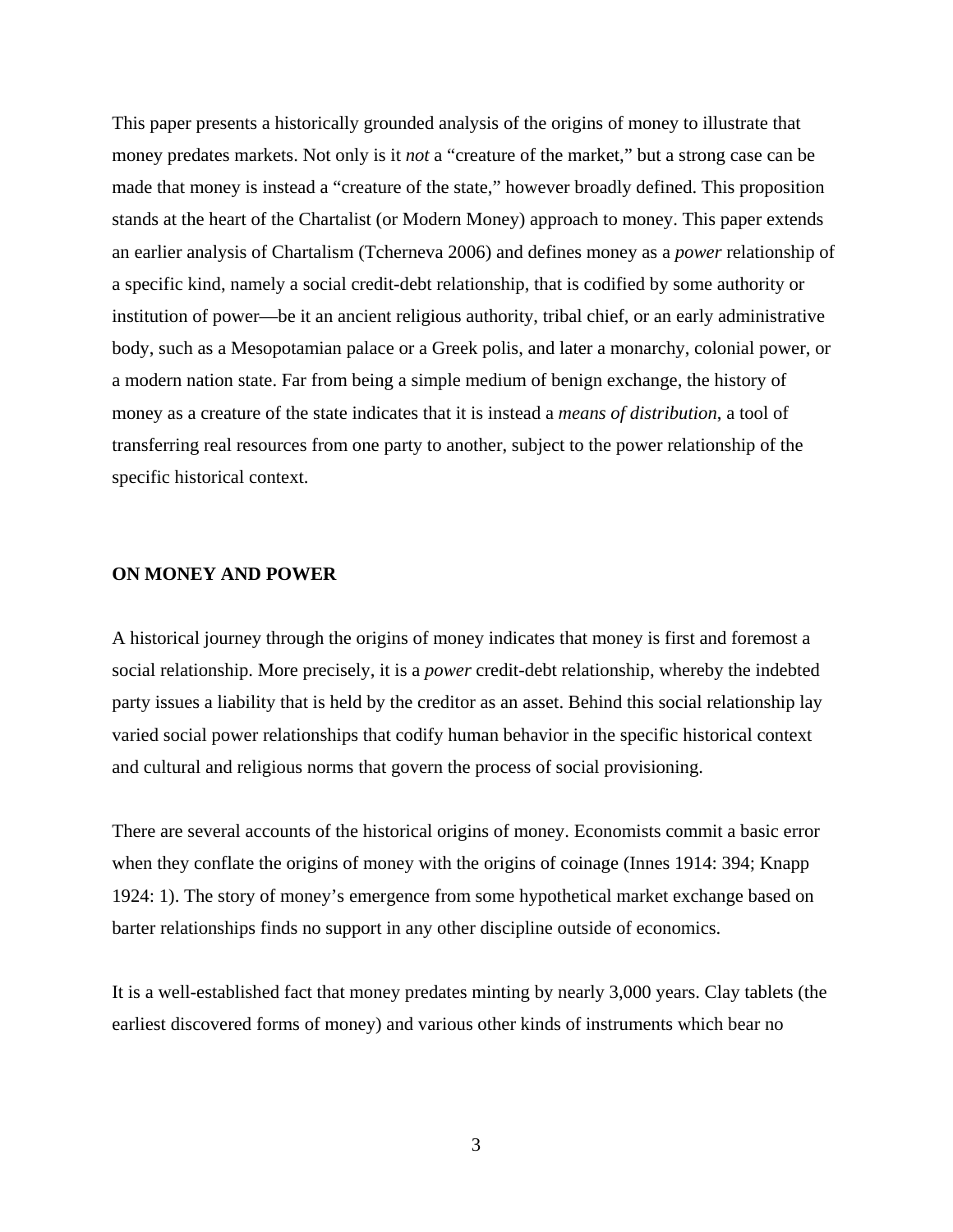"intrinsic" value had circulated for thousands of years before the emergence of coinage or trade.<sup>3</sup> Indeed, clay tablets are themselves early checks or balance sheets, where the markings on the tablet specify how the debt can be extinguished (for example, a King's Check would be inscribed "Say to NN to give X to the bearer"), the collateral for the debt (someone's son or daughter), or the terms of debt slavery and bankruptcy.

#### **Mesopotamian Origins**

Assyriologists trace the origins of money to Mesopotamian temples and palaces, which developed an elaborate system of internal accounting of credits and debts (Hudson 2003). These large public institutions played a key role in establishing a general unit of account and store of value (initially for internal record keeping, but also for administering prices). Money, in a sense, evolved as a *public good* introduced by public institutions in the process of standardizing prices and weights.

#### *Wergild*

There is evidence that money also originated in ancient penal systems that instituted compensation schedules of fines, similar to *wergild*, as a means of settling one's debt for inflicted wrongdoing to an injured party (Grierson 1997; Goodhart 1998; Wray 1998). These debts were settled according to a complex system of disbursements, which were eventually centralized into payments to the state for crimes. Subsequently, the central authority (be it a religious body, a tribal chief, or a political organization) added various fines, dues, fees, and taxes to the list of compulsory obligations of the population.

These two stories are not mutually exclusive. Since a system of debts for social transgressions existed in pre-Mesopotamian societies, it is highly likely that the measurements of social obligations (debts) were also used to measure equivalencies between commodities (Ingham 2004: 91). Henry's (2004) analysis of ancient Egypt also bridges the first two accounts.

 $3$  By "trade" here we mean "exchange" in the conventional sense—a market mechanism where prices serve an allocative role. Trade, in one form or another, has existed since very early times, and predates money itself. What is important about early trade is that, given available information, there was no attempt to establish "equal" trade ratios (Henry 2004; Graeber 2011).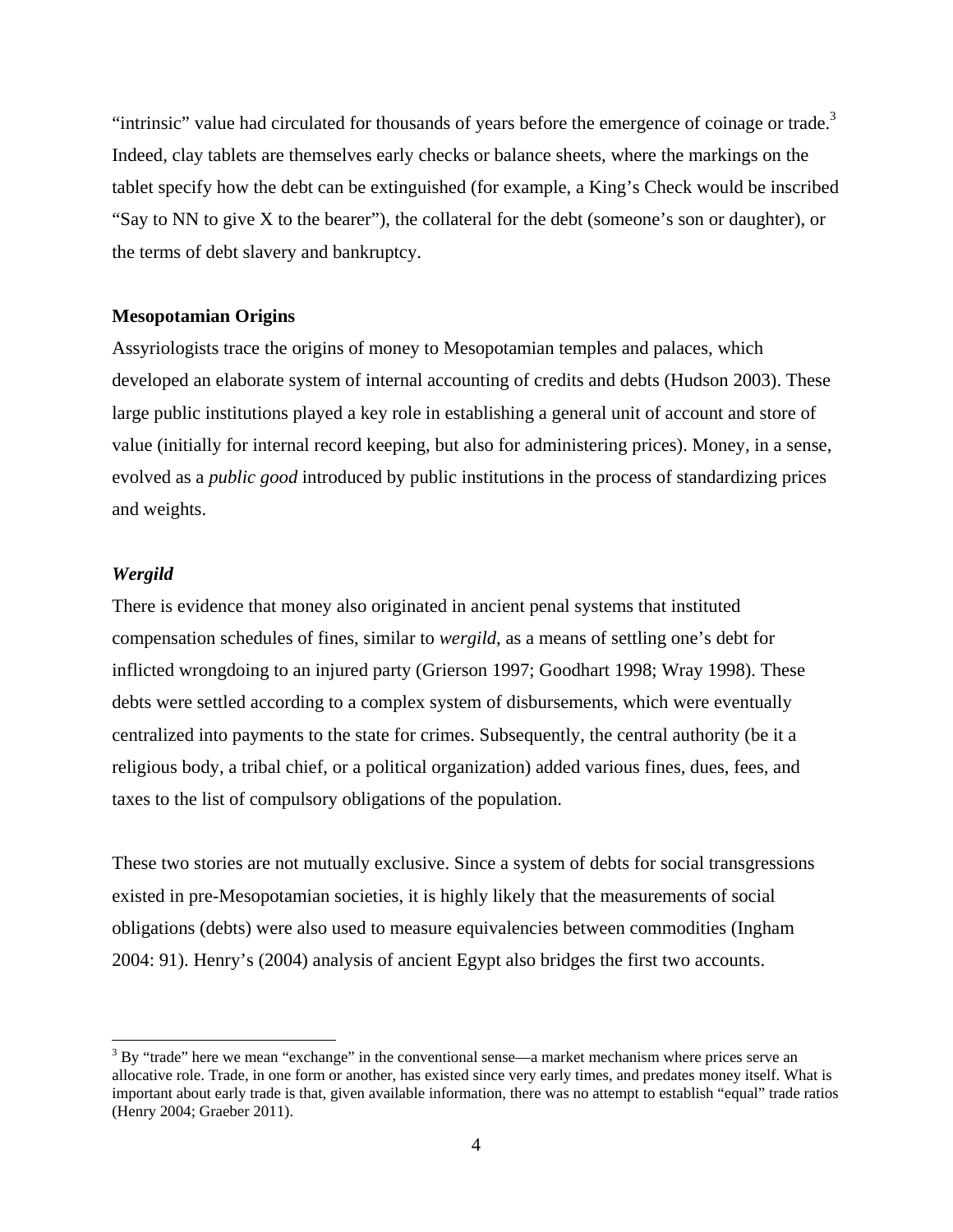## **Ancient Egypt**

In Egypt, as in Mesopotamia, money emerged from the necessity of the ruling class to maintain accounts of agricultural crops and accumulated surpluses, but it also served as a means of accounting for payment of levies, foreign tribute, and tribal obligations to the kings and priests.<sup>4</sup> Henry (2004) argues that before societies were able to produce surplus, they had no use for money. Indeed, a substantial transformation of social relations from egalitarian tribal society to one that is stratified and hierarchical was needed before money emerged. Once agricultural developments generated economic surplus, taxation was used by authorities as a method of transferring part of that surplus (the real resources) from the population to the palaces. The central authority (the king) levied taxes on the population and determined how they could be settled by establishing the unit of account used to denominate all debts to the state (Henry 2004).

One of these units of account in the Old Kingdom was the *deben,* but no *debens* ever changed hands. It was a purely virtual and abstract measure for standardizing weights and prices, much like in the Mesopotamian palaces, though many different things represented one *deben*—wheat, copper, labor, etc. That is, once the unit of account was established, many "things" measured in *debens* started circulating as means of payment.

Graeber (2011) makes a compelling case that, indeed, for most of human history, money has been "virtual." Today, the "dollar" is also an abstract unit of measure and there are many things that answer to the name "dollar"—notes, coins, and (mostly) electronic digits. Keynes also recognized that money is first and foremost a virtual state-administered unit of account, where the state has also been able to determine its physical form for at least 4,000 years.

 $4$  Henry (2004: 90) further adds that money cannot exist without power and authority. Societies based on hospitality and exchange simply had no use for it, while in a stratified society the ruling class is compelled to devise standard units of account, which measure not only the economic surplus collected in the form of taxes, but also the royal gifts and religious dues that were imposed on the underlying population.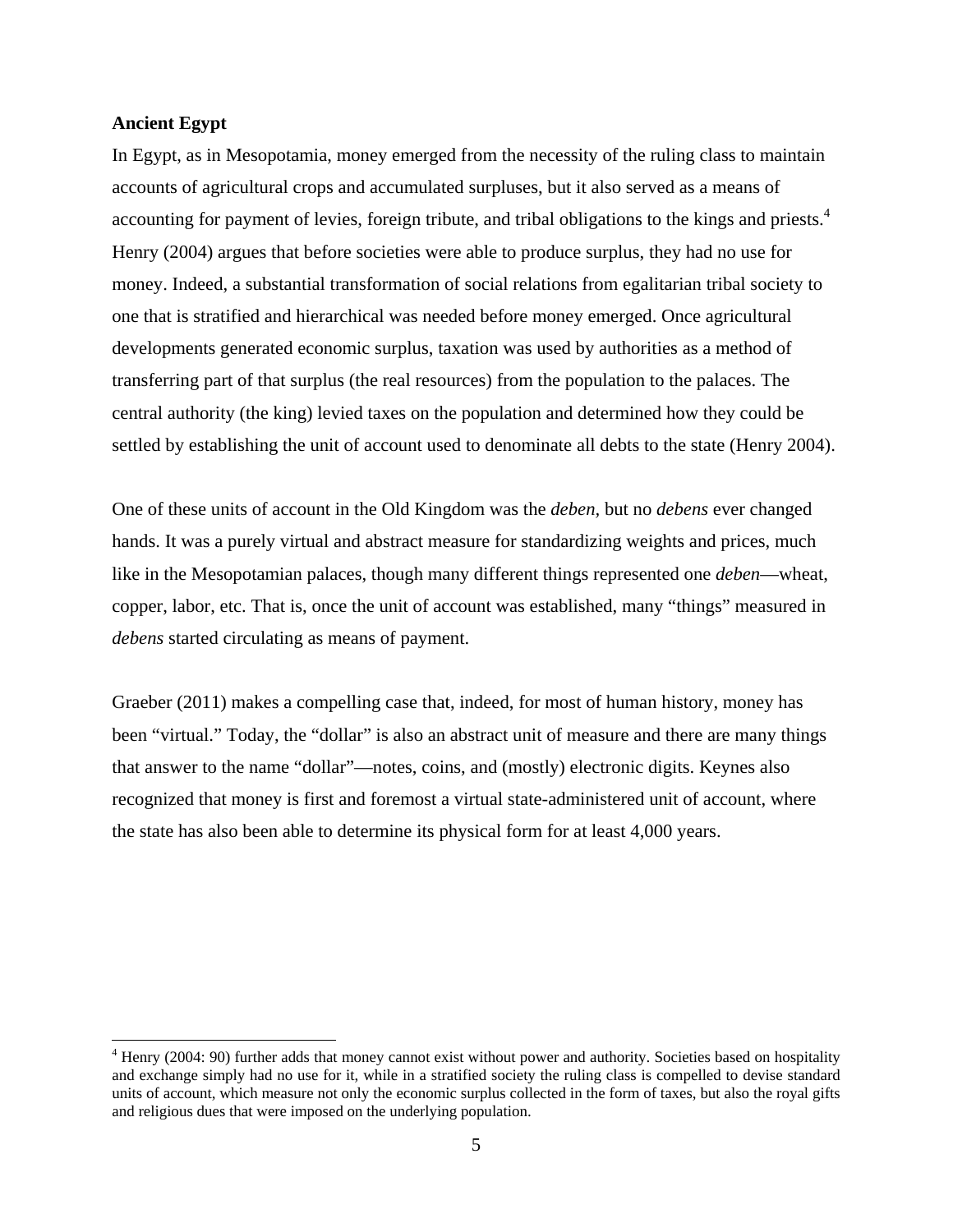The State, therefore, comes in first of all as the authority of law which enforces the payment of the thing which corresponds to the name or description in the contract. But it comes doubly when, in addition, it claims the right to determine and declare *what thing* corresponds to the name[…] This right is claimed by all modern States and has been so claimed for some four thousand years at least. […]To-day all civilized money is, beyond the possibility of dispute, chartalist. (Keynes 1930: 4–5)

#### **Religious Practices and Redistributive Justice**

In Ancient Greece, as in Ancient Egypt, the emergence of money was closely tied to need of religious authorities to control the flow of surplus. In other words, money becomes a public mechanism of distribution of economic surplus and justice. Semenova (2011: ii) explains:

> [In Ancient Greece] money emerged in the context of […] socioeconomic hierarchies and inequalities. Money was first embodied in the portions of sacrificial bull's flesh distributed by religious authorities during the rituals of communal sacrificial meals. Purporting to allocate to each his "just" and "equal" share, the redistributive rituals created a façade of social justice and equality via the use of money.

In sum, power, taxation, and religious tribute play a crucial role in all of these accounts of the origins of money. Taxation is the *motor* behind the transfer of real resources from subjects to authority. Money is the *vehicle*. The resource transfer was partly to provision the authority itself, and partly to allow the authority to redistribute the surplus to its subjects more "equitably" within the context of the cultural and religious social mores of the time. In a sense, money is a *creature of the state*, *a public good*, and a *redistributive mechanism* employed by that state for good or ill.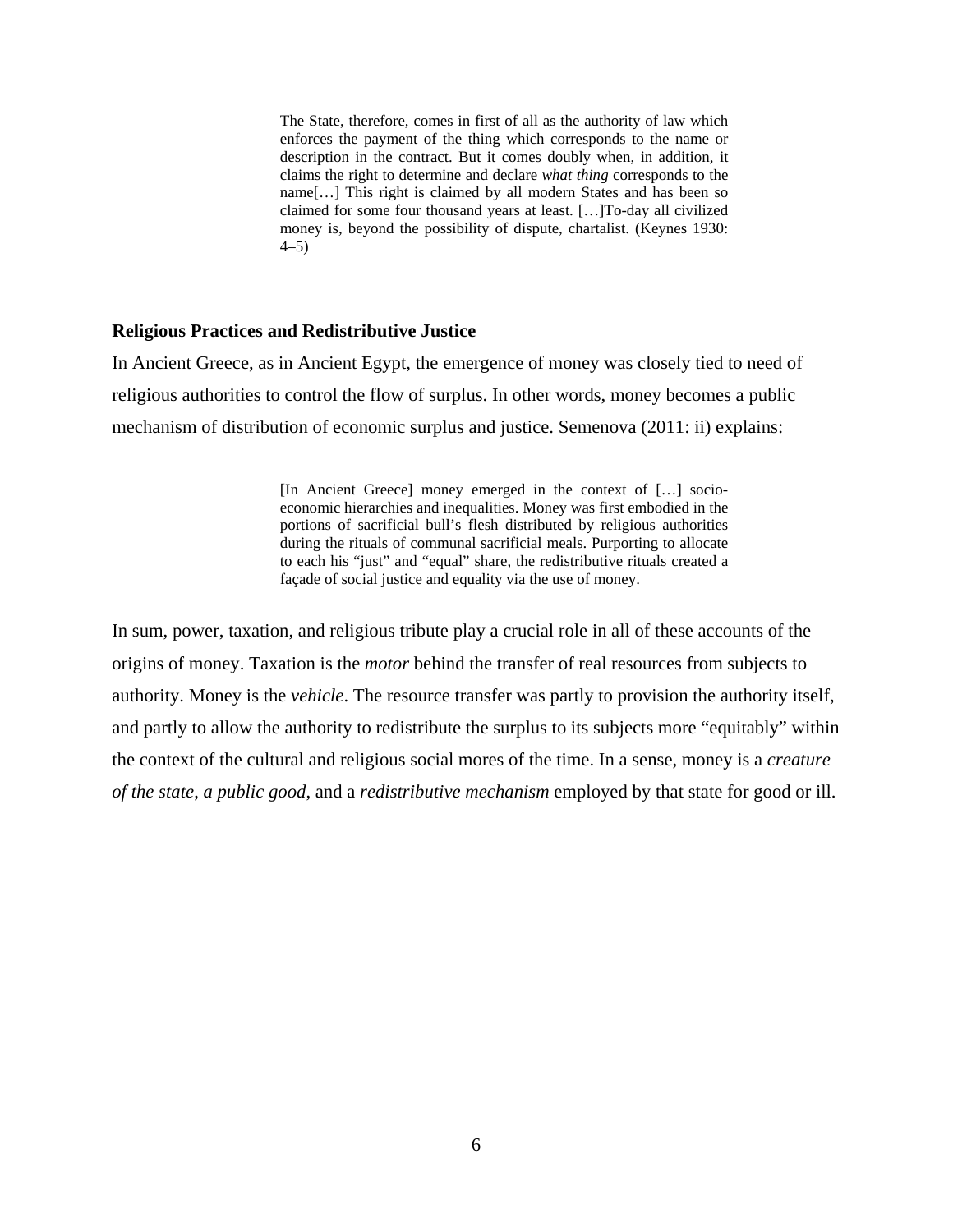## **ON THE MYTH OF BARTER**

In contrast to the historical account above, economists embrace the pervasive but historically unsubstantiated myth of barter.<sup>5</sup> Indeed, the definitive work from Cambridge anthropologist Caroline Humphrey (1985: 48) is steadfast in its conclusion: "No example of a barter economy, pure and simple, has ever been described, let alone the emergence from it of money; all available ethnography suggests that there never has been such a thing."

Barter arrangements of course did exist, but they were never a *coordinating mechanism* for social provisioning in any society. Graeber (2011: 37) suggests that barter itself is most likely a modern and temporary phenomenon, observed among people familiar with the use of money, but who (for one reason or another) experience a breakdown in those monetary arrangements.

Debunking the myth of barter is key as it debunks the notion that money emerges from voluntary market transactions where agents engage in mutually beneficial exchange where no single agent has any power over the other, and where the state introduces sizable market imperfections and inefficiencies. Because money is a social power relationship, the socially embedded story of money tells us that it emerges as a *public good*, within the complexity of historically specific social debt obligations, whereby an authority serves as the arbiter of private and public debts, the agency which determines the unit of account (how all debts will be measured), and the enforcer of those debt settlements. That authority is the institution that imposes non-reciprocal obligations on the population and that assumes a redistributive role—in some cases in the interest of "fairness" and "justice," while in other cases in the interest of colonization and slavery (more below). Placing power, authority, or some social agency that administers and enforces monetary debt arrangements at the center of the history of money also helps us understand modern monetary systems, and the powers and responsibilities of nation states to fulfill their redistributive functions.

 $<sup>5</sup>$  In the conventional view in economics, money emerges from barter as a means to solve the double coincidence of</sup> wants. Economists present these origins as a purely hypothetical (even fictional) example of a barter system. Menger (1892) recognized the lack of historical evidence supporting the Metallist view and therefore posed a different question: "even if money did not originate from Barter, could it have?" He thus aimed to "perfect" the conventional view of money by offering a mathematical solution to the hypothetical scenario of barter.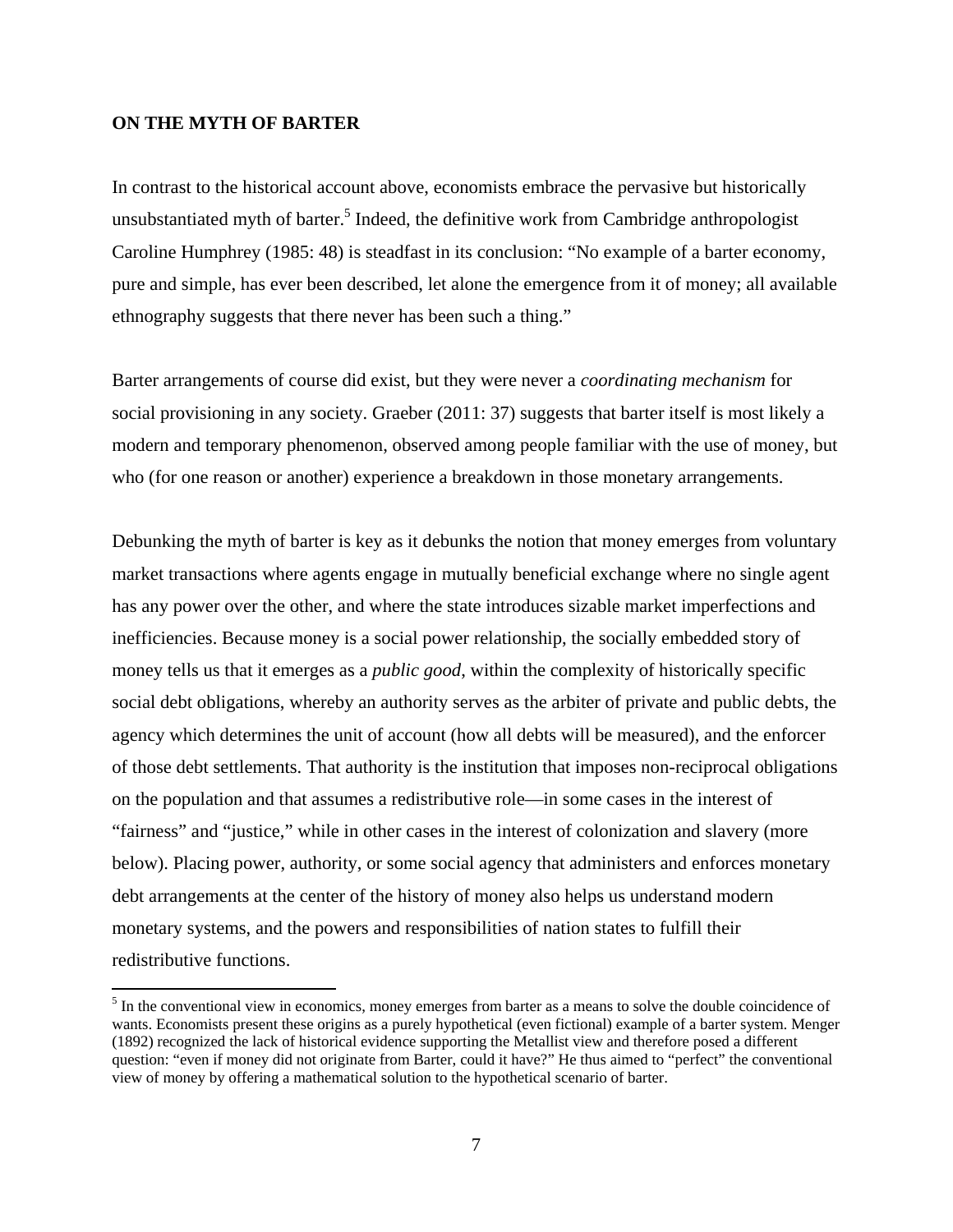The importance of the historical record is: 1) to delineate the nature of money as a social debt relationship; 2) to stress the role of public institutions in establishing a standard unit of account by codifying accounting schemes, price lists, and private and public debts; 3) to show that in all cases money was a pre-market phenomenon, representing initially an abstract unit of account and means of payment during a complex process of social provisioning, and only later a generalized medium of exchange; and 4) to underscore its inherent quality as a vehicle of redistribution. The next task is to use this historical understanding to illuminate modern monetary regimes and the policy space available for pursuing economic goals.

## **MODERN MONEY**

The precise origins of money will never be known to us, but we know that it cannot be understood outside the powers of some authority or arbiter. In the modern context, however, money is not only a *public good*, but it is also a simple *public monopoly*. Modern nation states, like their ancient counterparts, also impose compulsory debts on the population and determine how they will be settled. But now they also have the exclusive power to issue the very thing that settles those debt obligations (even if they abdicate this power, as is the case of some countries today). Private sector attempts to interfere with this power (for example through counterfeiting) are some of the most heavily prosecuted private offenses (more below).

## **Taxes**

In the modern context, taxes assume an additional role. They still serve as an instrument of transferring real resources from the private to the public sector, but the way this transfer occurs is by creating demand for government-issued fiat currency. Modern governments settle their debts and pay for their expenditures by issuing their own liabilities—reserves, notes, coins, government checks. The private sector, facing a series of compulsory obligations to the state, denominated in the state-administered and state-issued unit of account, must obtain the currency before it can settle its debts to the state. Obviously, the issuer (the government) cannot collect taxes in currency it has not *already* issued. The way the private sector obtains currency from the issuer is by offering labor, goods, and services for sale to the state, paid in state currency.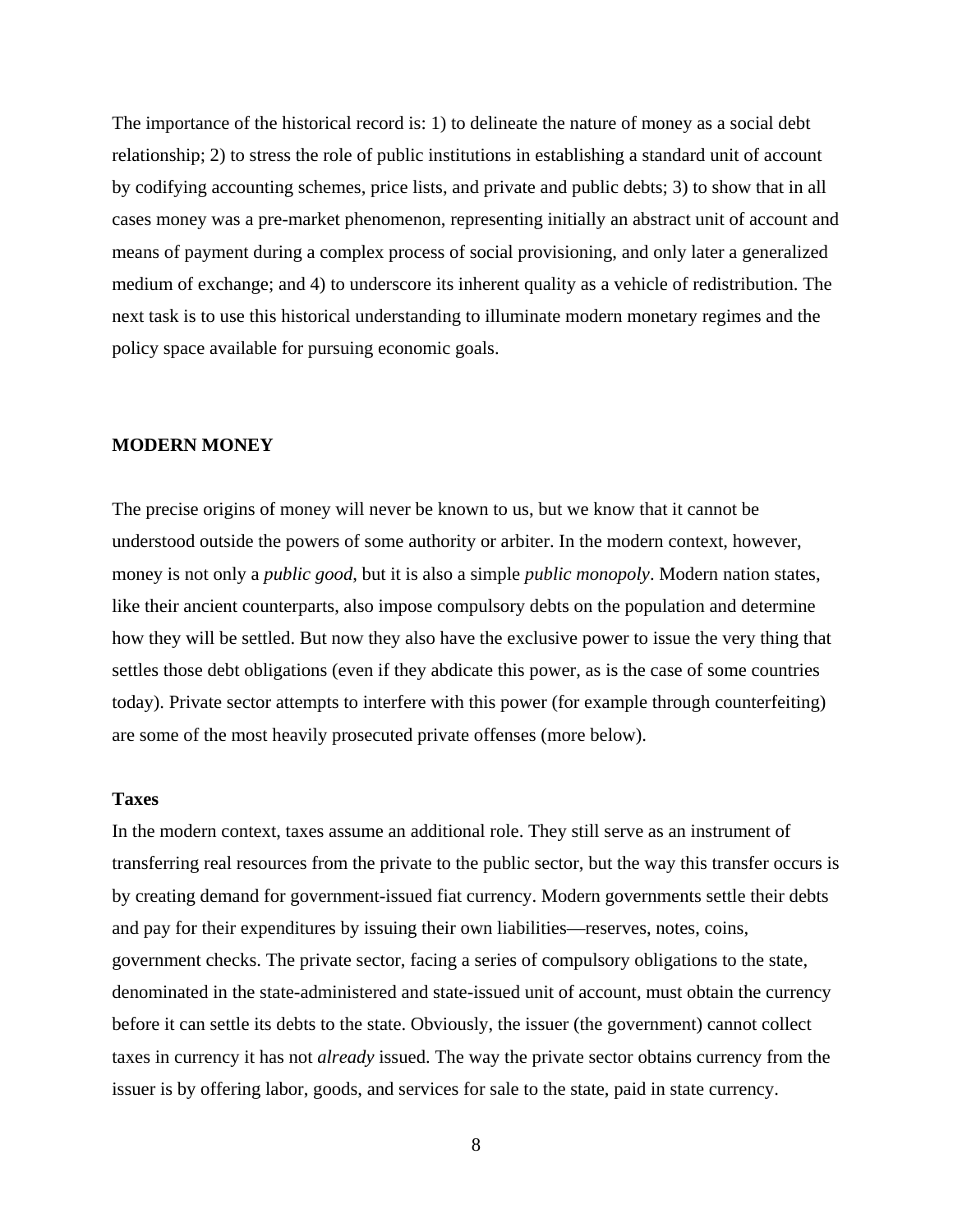In other words, in the modern context, taxes have two functions. First, they create demand for otherwise worthless paper currency (Mosler 1997–98; Wray 1998). Second, they serve as a means of provisioning the government in *real*, not in *financial*, terms. A monopoly currency issuer is never financially constrained by tax collections, as it always pays by issuing more of its own liabilities. It can spend as much currency/reserves as it wishes, so long as there are real goods and services for sale. And the state cannot possibly collect currency through taxes before it has provided it through spending. The state does not need "tax money" to spend; it needs real resources. A welfare state in particular needs an army, public school teachers, a police force, food inspectors, and any other resources necessary to fulfill its public purpose. In a way, the modern state, as in ancient Greece, continues to serve a redistributive function in the economy, where it collects real resources (labor) from the private sector, and then redistributes them back to the private sector "more equitably" in the form of infrastructure, public education, government research and development, and via any other social welfare functions it has been asked to fulfill by voters. The role of taxation in modern market economies remains the same as in ancient times: it is not a "funding mechanism," but a "real resource transfer mechanism."

#### **Launching New Currencies**

Because taxes create demand for the currency, they have also been used as vehicle for launching new currencies. This can occur even in cases when the sovereign government has been unable to fulfill its duties to the public by using its own national currency. For example, throughout the 1990s Argentina operated under a monetary regime called a "currency board," which required the nation to maintain a fixed-exchange rate with the dollar, thereby abdicating monetary sovereignty and subjecting public spending decisions to the maintenance of the peg.

This arrangement severely constrains the ability of the government to spend national currency (pesos, in this case). New pesos in Argentina could be put in circulation only after the acquisition of foreign exchange (US dollars) held in central bank coffers. Argentina's government had to either earn or borrow dollars first before it could increase its spending in pesos. As a net importer, Argentina bled dollars throughout the 1990s, thereby reducing the amount of pesos in circulation, asphyxiating the economy and plunging it into what is now known as the Argentinean "lost decade."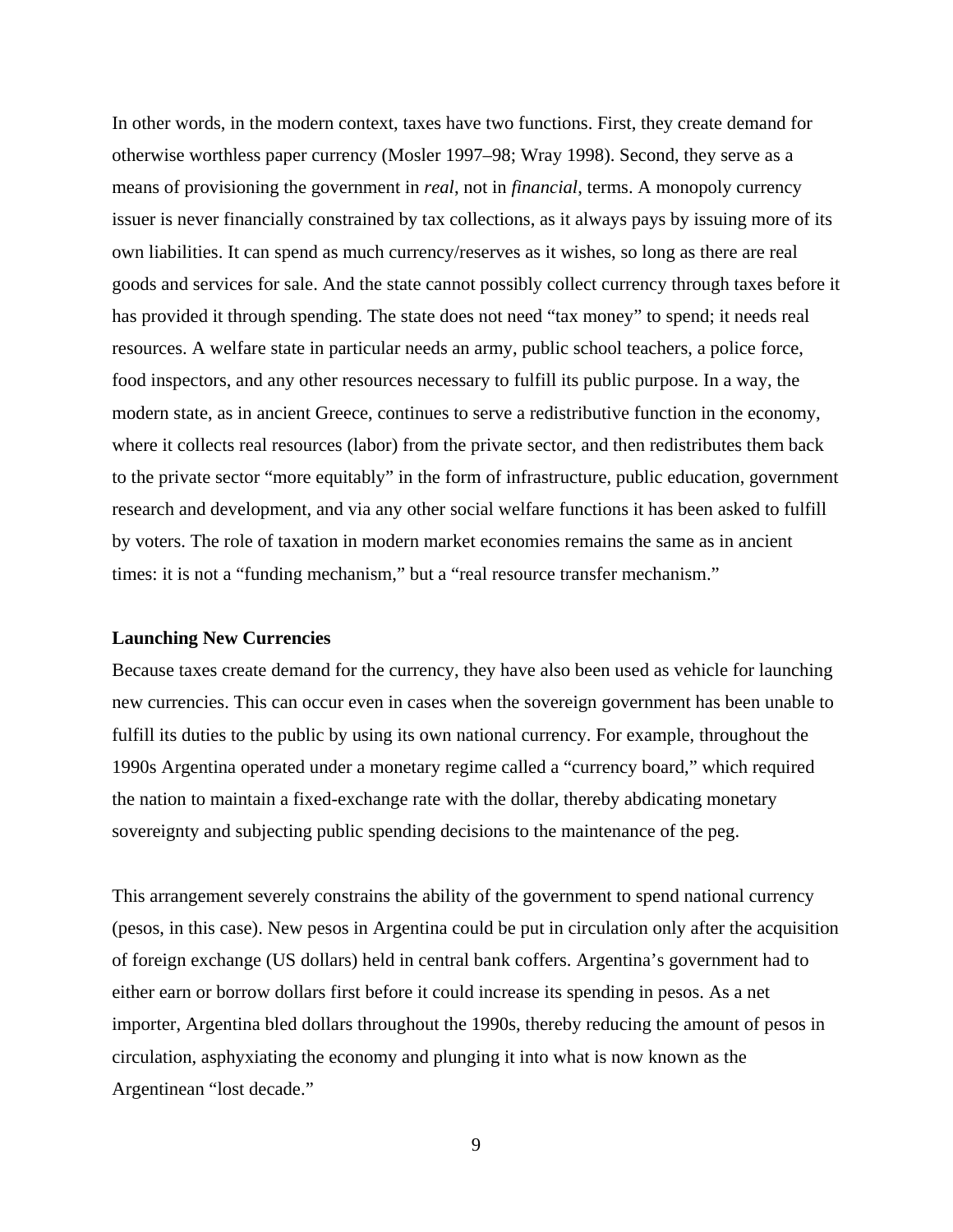To deal with this economic crisis, Argentina's provinces used their constitutional power to issue notes, thereby circumventing the problem with the national currency shortage. The new notes (*patacones* or *lecops*, for example) began circulating overnight, even though the Argentineans themselves did not "trust" the currency and there were no legal tender laws that required people to use it.

Instead, the provinces allowed the public to pay its state taxes and public utility bills in the new notes, and in turn paid state employees with that new script. Taxes were a sufficient condition to create demand for a new fiat currency, and the provinces had to spend the currency *before* they could collect it in taxes. Taxes did not finance these provinces, instead they gave states more policy space to spend and conduct internal policy by launching these new currencies. The notes quickly circulated throughout the private economy and were used until the currency board was abandoned, monetary sovereignty in pesos was restored, and the Argentine government embarked on an aggressive expansionary economic policy. This episode demonstrates that taxes do not finance the spending of the issuer of the currency; instead they serve as an effective vehicle for launching that new currency.

Taxes are also a powerful coercive mechanism. In Africa, for example, newly imposed head taxes compelled the colonized African tribes and communities to use the currency of the colonial powers and became another method of colonialization and resource extraction (Rodney 1972; Ake 1981). Whereas, the local population previously had no use for the colonial currency, with the imposition of taxes on the local population denominated in British pounds, French francs, or other colonial currency, tribes began to sell crops and labor in exchange for the colonial currency in order to settle the new tax obligation. It is, therefore, no surprise that the process of independence of any nation from colonial rule has been accompanied by the implementation of a new independent national currency, or with the assumption of full sovereign control over an existing national currency.

#### **Monetary Sovereignty as a Prerequisite for Political Sovereignty**

One way to tell the story of "money as a creature of the state" is to examine the process of achieving national independence. The very formation of the modern nation state has been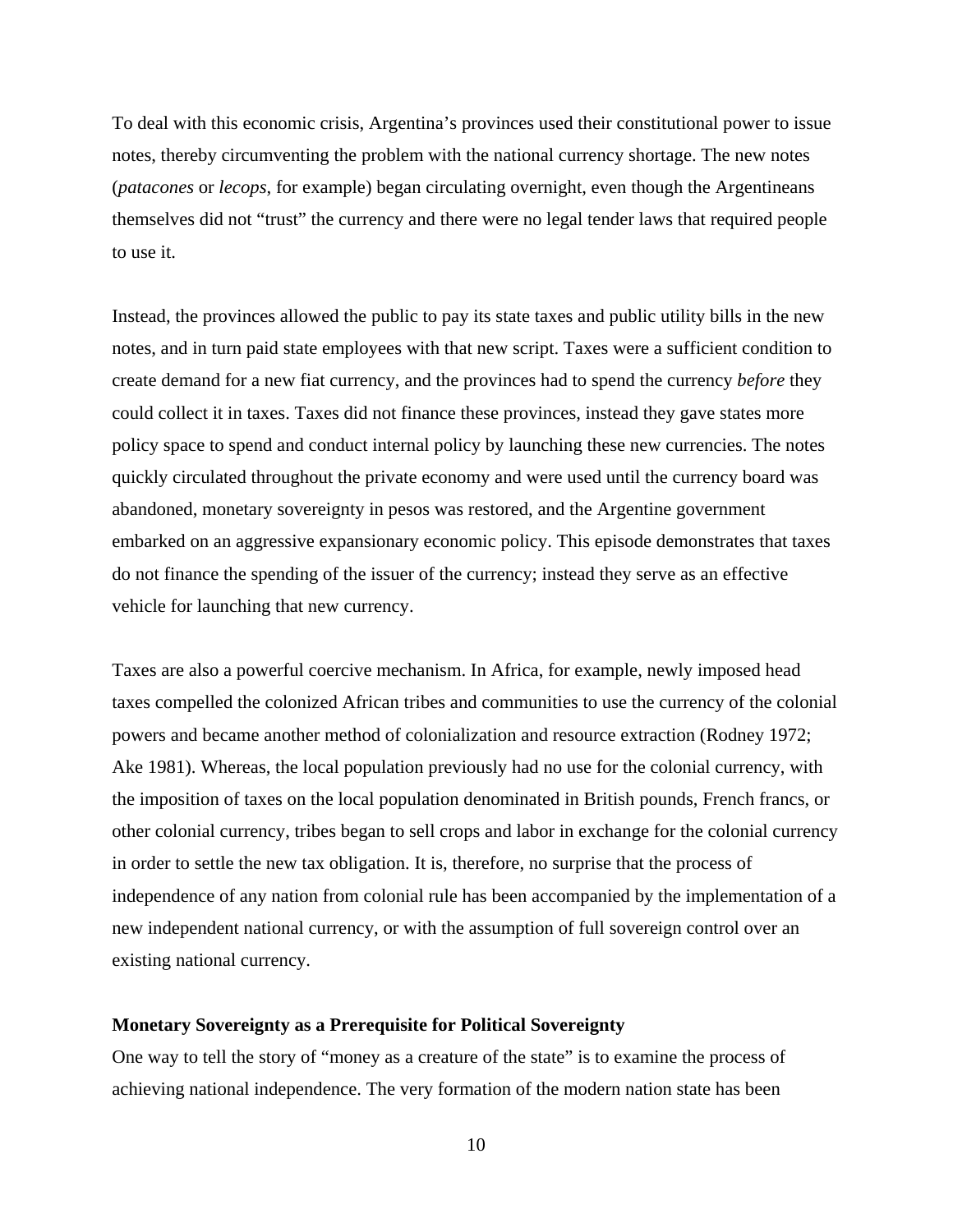inextricably linked with the process of establishing a unified sovereign national currency, which underscores the salience of having the ability to conduct the internal affairs of a nation, independently from external influence (usually, that of a former colonial power). Often, the former colonial power would slow down the process of political independence in two ways: 1) by instituting monetary arrangements that would undermine it (e.g., currency boards); or 2) by outright sabotage of the monetary system (e.g., via counterfeiting). We explore each of these obstacles in turn.

Take the example of the former British colonies. As the British Empire began dissolving, newly independent nations began acquiring full monetary sovereignty. India, for example, had been issuing its own notes—rupees—since 1862 (while still under British rule), but for most of that period up until independence the monopoly note issue in India operated like a currency board (Weintraub and Schuler 2013). Only after independence did India assume full sovereign control over the rupee. Similarly, Australian colonies gradually began issuing some notes, but they were all pegged to the pound sterling. The peg continued even after Federation in 1901, up until the time the government assumed control over all currency matters and began issuing the Australian pound in 1910. Full independence required independent monetary sovereignty, which Australia finally achieved in the interwar period.

The colonies remained tethered to the British Empire, through currency boards and hard peg currency arrangements, keeping them dependent on monetary policy in the United Kingdom. In order to expand the domestic money supply, colonies had to export real goods and services to the former colonial power in exchange for the foreign currency (British pounds), against which they were pegged.

In a sense, the currency board was a method of continued colonial exploitation—an ongoing extraction of real resources and real goods and services, in exchange for foreign reserves. The board severely constrained the abilities of independent nations to conduct internal macroeconomic policy, so long as they promised convertibility of their national currencies into another. To complete the process of independence, colonies understood that monetary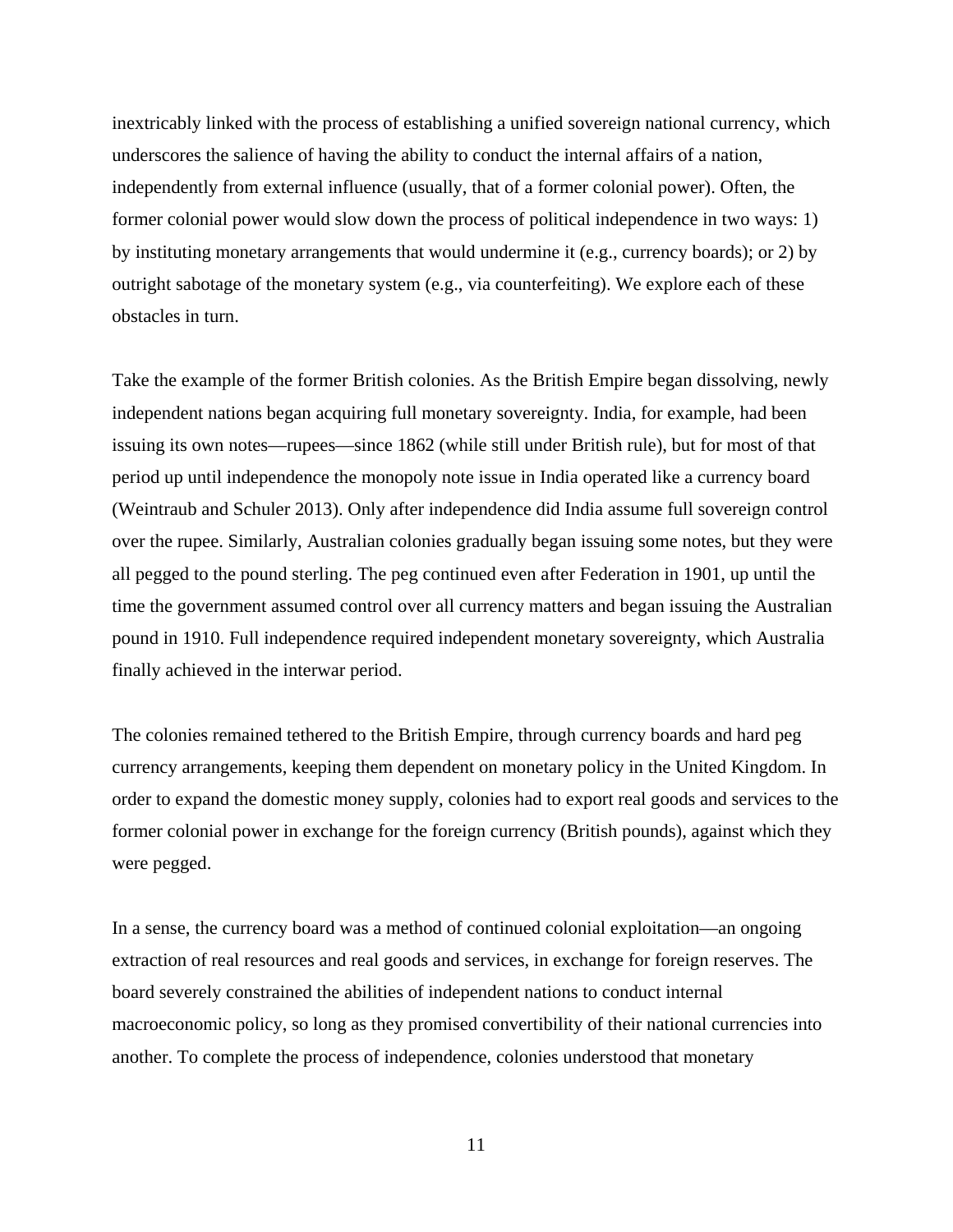sovereignty was indispensable. Over time, they abandoned these currency regimes (hard pegs and currency boards) and expanded the policy space to implement domestic policy.

#### **Counterfeiting**

The case of the US colonies' pursuit of independence is similar in many ways—having political sovereignty necessarily meant acquiring monetary sovereignty as well, a process which the British forces tried to undermine unsuccessfully through currency counterfeiting, i.e., a method of financial warfare.

Economists have no theory of counterfeiting. Because money is seen as a medium of exchange emerging from barter, the very limited writing on counterfeiting only examines the question of whether it may be "efficient" (Kultti 1996). In general, counterfeiting is treated as a marginal and unimportant phenomenon that is not theorized.

The process of political independence of the US colonies went hand in hand with the process of monetary independence. As soon as the colonies declared independence and started the Revolutionary War, they began issuing their own currency to finance the war effort. The overissuance of continentals is often used as an example of currency mismanagement by governments, leading to the swift depreciation of fiat currency from overspending. And while it is true that financing the Revolutionary War required the colonies to increase their spending at a rapid rate, a much underappreciated fact is that the depreciation was much more the result of counterfeiting than overspending.<sup>6</sup>

Currency issue in the US colonies began 85 years before independence, as the colonies understood the need to emit the very thing that circulated within the colony for settlement of private and public debts (Rhodes 2012). These currency experiments worked reasonably well and gave the colonies significant economic independence, which prompted the British Empire to retaliate with the Currency Acts of 1751 and 1764, prohibiting the issue of new currency by the colonies.

<sup>&</sup>lt;sup>6</sup> The Continental Congress had issued a massive amount of notes to finance the war and some depreciation would have likely occurred anyway, but probably not enough to cause the total demise of the continental currency.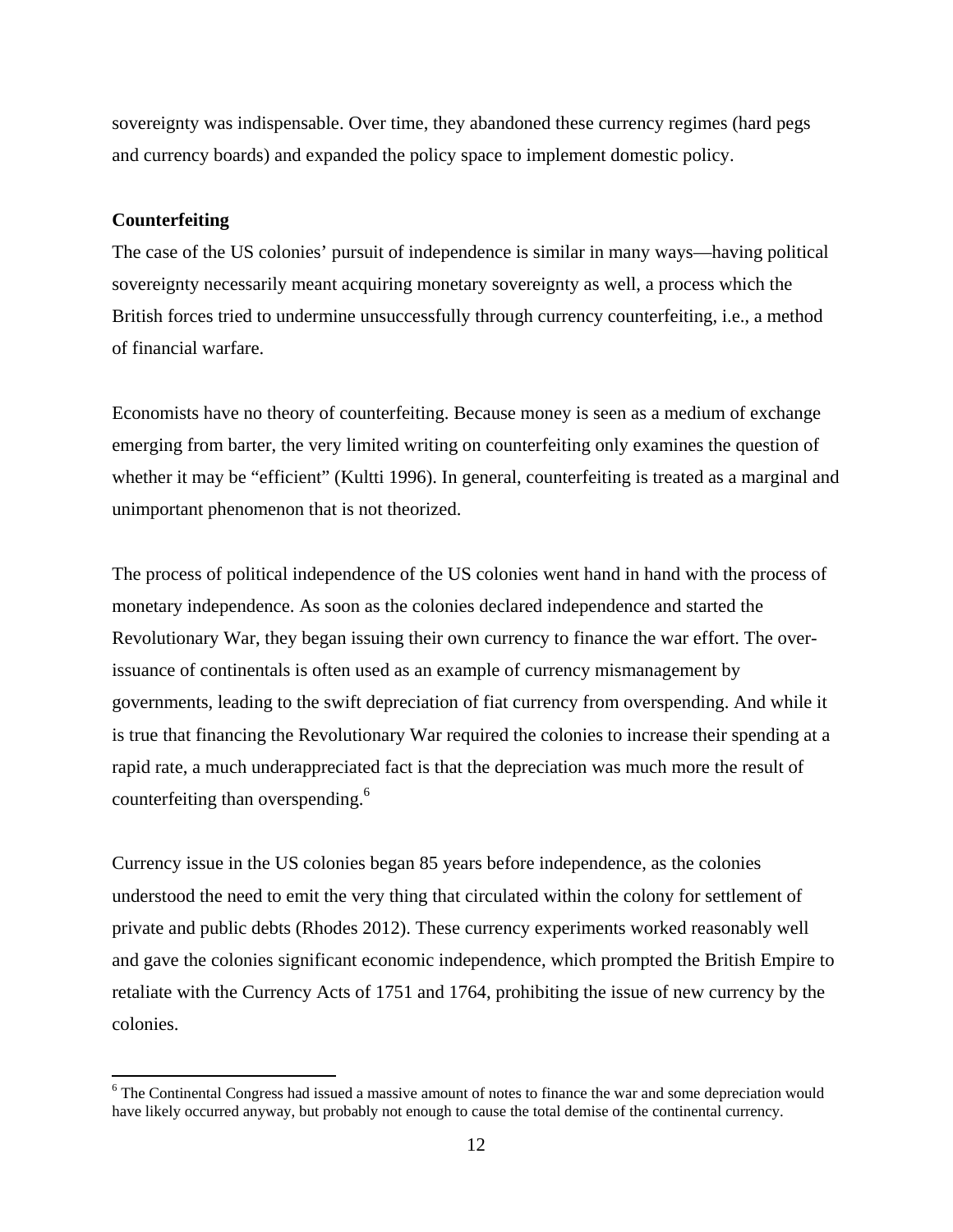As soon as war was declared, colonies began to issue notes again, which they believed was their sovereign right. Several months before the war, however, British forces as well as crown loyalists in the Americas flooded the colonies with counterfeit notes. As Rhodes (2012: 35) put it: "On the Eve of the Revolution, American counterfeiting had surpassed British imperialism as the No. 1 threat to Colonial currency."

After independence, the various attempts at launching a unified national and exclusive currency failed when President Jackson vetoed the recharter the Second Bank of the United States. Simultaneously, notes issued by individual states proliferated. And so did private counterfeiting. State chartered bank notes multiplied to 10,000 different kinds, 6,000 of which were regularly falsified (Rhodes 2012). When Lincoln's Legal Tender Act of 1862 designated the greenback as the national currency, counterfeiting remained widespread, even though it now carried significantly greater risks. The American colonies initially failed to crack down on northern printers; eventually the Treasury (established in 1789) began prosecuting counterfeiting of national currency with the full force of the law (Rhodes 2012), but it took a while to perfect the law enforcement process. In 1865, the Secret Service (authorized by Lincoln) was created precisely for the defense of this exclusive sovereign power—to issue the national currency—and was charged with cracking down on counterfeiting.

Benjamin Franklin recognized that, as much as issuing one's own currency is a prerequisite for sovereignty and independent internal policy, counterfeiting was an act of war against the Sovereign (Rhodes 2012). Sabotaging the exclusive prerogative to issue the currency was done by devaluing it via massive overissuance and by the inability to distinguish between the sovereign and counterfeit notes.

Counterfeiting as an act of war has been used in other cases. Such are the cases of governmentsponsored counterfeiting of German reichsmarks by the British during WWI (Cooley 2008), of US dollars by Stalin in the interwar period (Krivitsky 2011), of British notes by Hitler during WWII (operation Bernhard), and of Vietnamese and Cuban currency by the US during the Vietnam War (Asselin 2013: 189) and the failed Bay of Pigs invasion (Cooley 2008), respectively.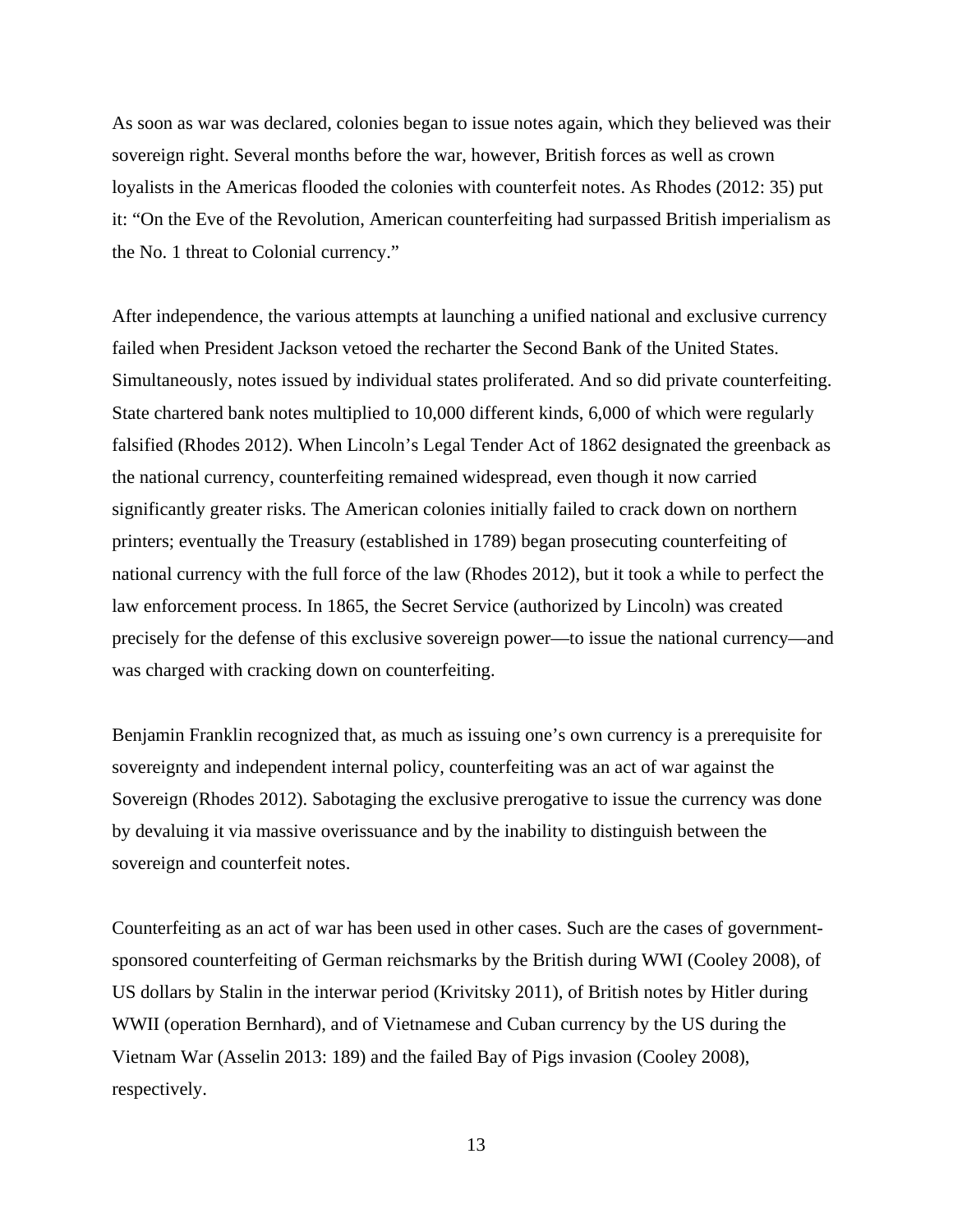Revisiting stories of counterfeiting makes for tantalizing reading, but they are theoretically important. As long as money has existed, so has counterfeiting. Numismatic work shows that counterfeiting of coins emerged as soon as the oldest coin was struck in Lydia (7th century BCE) via clipping, shaving off, or melting, and all were punishable by death.

Counterfeiting was a problem in nonmetallic money too. Indeed capital punishment for forgery of bank notes was part of the legal code in England as late as the 18th century (Desan 2015). This is why, for example, the split tally stick had such an original design to avoid it. In medieval Europe, taxes were often levied in the form of wooden tallies, whereby the payments were recorded with notches on the stick that was then split in half (lengthwise). This way the two halves both recorded the same notches, and the taxpaying serf kept one as proof of his tax payment.

Clay tablets were also difficult to forge, as they represented detailed and complex schedules of tax assessments and payments, other debts obligations, and price equivalences. But it is likely that there have been attempts to tamper with their value as well, which necessitated the creation of the *bulla* (a seal where clay tokens were stored). The image (face value) of the clay tokens was often imprinted on the wet surface of the clay seal (the *bulla*) before it dried, to ensure that once the seal was broken to make payment, the value contained inside matched exactly the value claimed by the payee.

In other words, for most of known history, as long as money has existed as a creature of the state, private interests have wanted to manipulate its value. That is, a history of counterfeiting is a history of money as a creature of the state. It is a history of the ability of an authority to impose nonreciprocal obligations, set the unit of account for their payment, and enforce them. In the modern context, it is also a story of establishing a unified national currency for the purposes of independently conducting a nation's domestic affairs.

Because economic theory does not recognize money as a creature of the state, it also has undertheorized the importance of monetary sovereignty. Economists see counterfeiting as an irregularity from generally smooth functioning markets (Kultti 1996). If, however, money is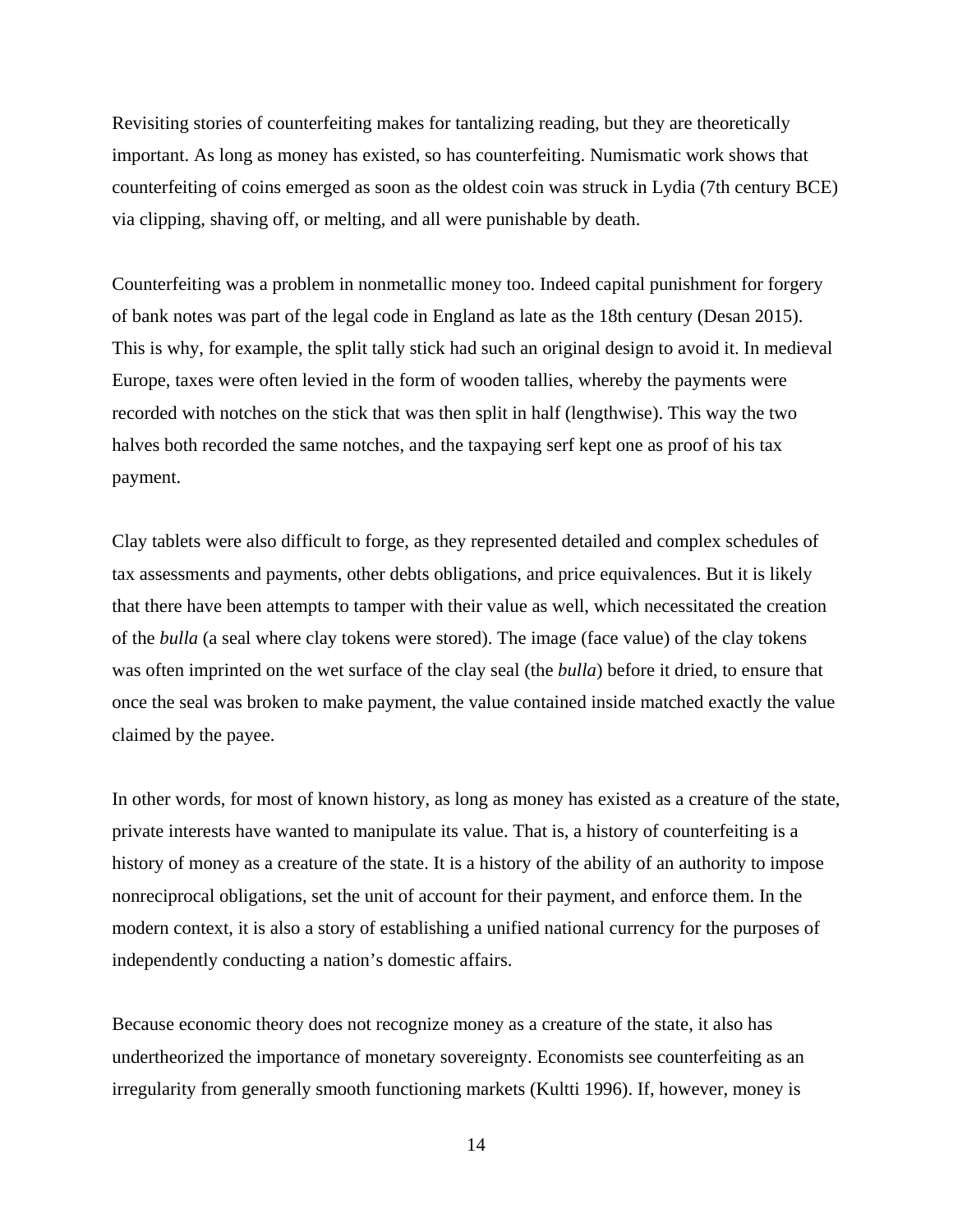correctly considered as a creature of the state, then counterfeiting becomes a pervasive privatesector market phenomenon that requires theorization. And as long as money has been a public good, the responsibility for both maintaining its purchasing power and for providing it in a manner consistent with domestic goals has rested with the government.

# **Hierarchy of Money**

The focus so far has been on state-issued liabilities and state-administered units of account. But it is important to note that, since money is a debt/IOU, anyone can issue IOUs (Minsky 1986). The problem, as Minsky argued, is to get them accepted. And indeed in modern capitalist economies, private agents finance their activities with position-making instruments—privately issued liabilities, which have varied degrees of acceptability. Banks create bank money at the stroke of a pen via the process of lending. As the endogenous approach to money stresses, loans create deposits, which in the aggregate create purchasing power from private credit. In modern a pen via the process of lending. As the endogenous approach to money stresses, loans create<br>deposits, which in the aggregate create purchasing power from private credit. In modern<br>financial systems, central banks stand be sound payments system and accept bank liabilities for payment of taxes, thereby making them as equally acceptable as state-issued liabilities.

The Chartalist approach stresses that the multitude of private-sector liabilities can be ranked in a hierarchical fashion, whereby the most acceptable and liquid forms of debt sit atop the money pyramid (Bell 2001). .



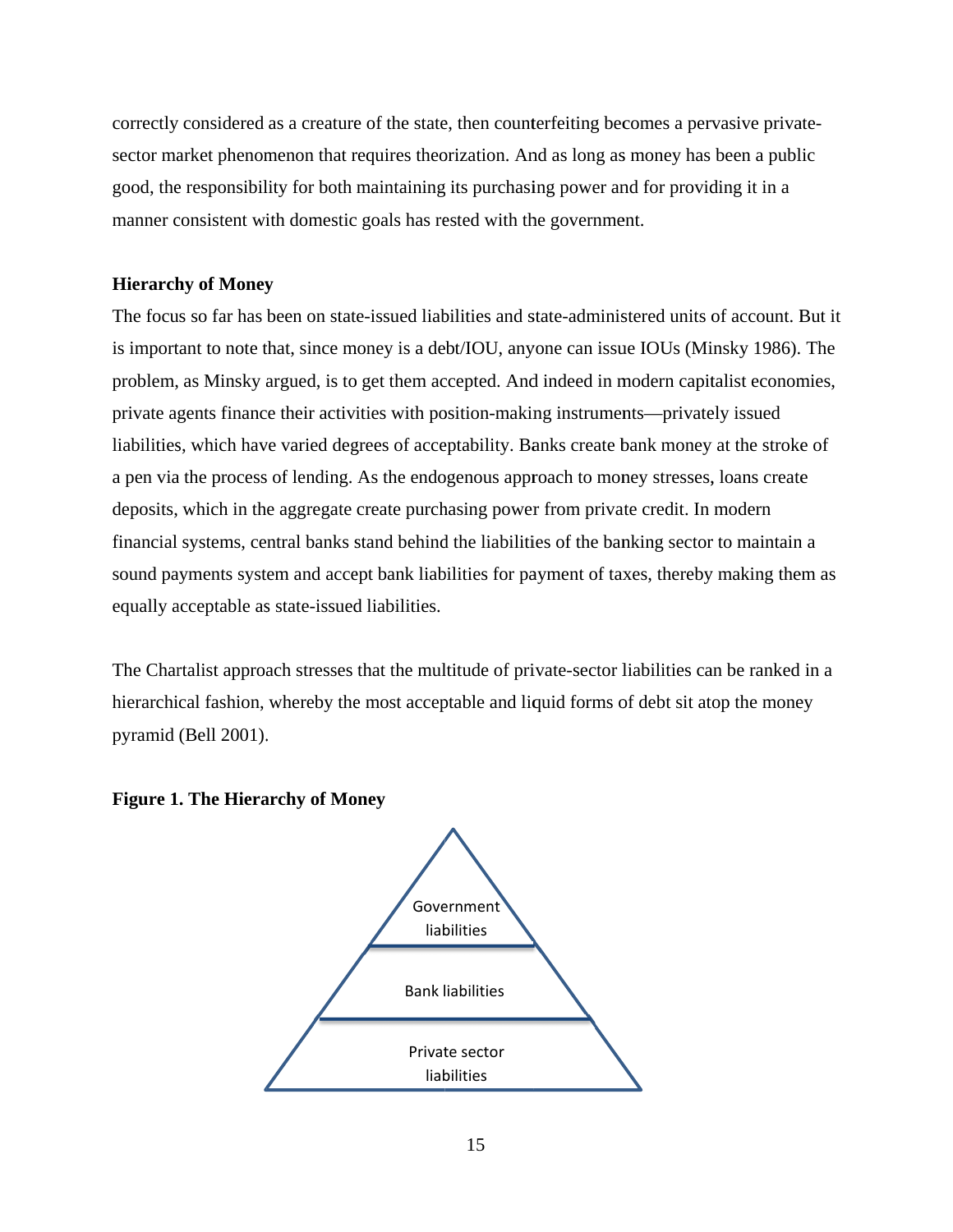The most important feature of this pyramid is that *every* economic unit, except the government, has to deliver a third party's IOU (that sits somewhere higher in the pyramid) to settle its debt obligations. Firms and households settle their debts by delivering checks (bank liabilities) or notes and coins (central bank or Treasury liabilities). Banks settle debts among each other by delivering reserves (central bank liabilities). The government is the *only* economic unit that settles its own debts by issuing more of its *own* liabilities. The state issues several types of liabilities: some are issued by its monetary agency (notes and reserves) and others are issued by its fiscal agency (coins, Treasury checks, and Treasury securities). The issue of each of these liabilities is the exclusive sovereign monopoly power of the state. The payment of one liability (Treasury check or Treasury security, for example) takes place when the state delivers another one of its liabilities (reserves).

While private contracts and debts clear in the state-issued unit of account (reserves), it is private finance that drives the capital development of modern market economies. It is also private finance that causes frequent financial and economic instability (Minsky 1986), but the final responsibility for the stability of the financial system rests with the state.

A capitalist system is a financial system, argued Minsky (1986). It is an evolving and innovating system, continually looking for new profitable opportunities by creating markets for new privatesector liabilities. Banks create new position-making instruments, either for the purpose of financing the capital development of the economy or for financing "finance." The process of funding the acquisition of real or financial assets adds another dimension of instability to the capitalist system, and the process of financial innovation is often accompanied by creative accounting practices and fraud.

From this vantage point, as legal theories of finance illustrate, financial markets are essentially hybrid systems (neither private nor public), neither purely of the state nor purely of the market. However, the law and its enforcement rest with the state, as private and public debt commitments are enshrined in law (legal contracts). Pistor (2013) argues that in the throes of a financial crisis, when the full enforcement of legal commitments would result in the self-destruction of the financial system, the full force of the law is suspended to ensure the survival of the financial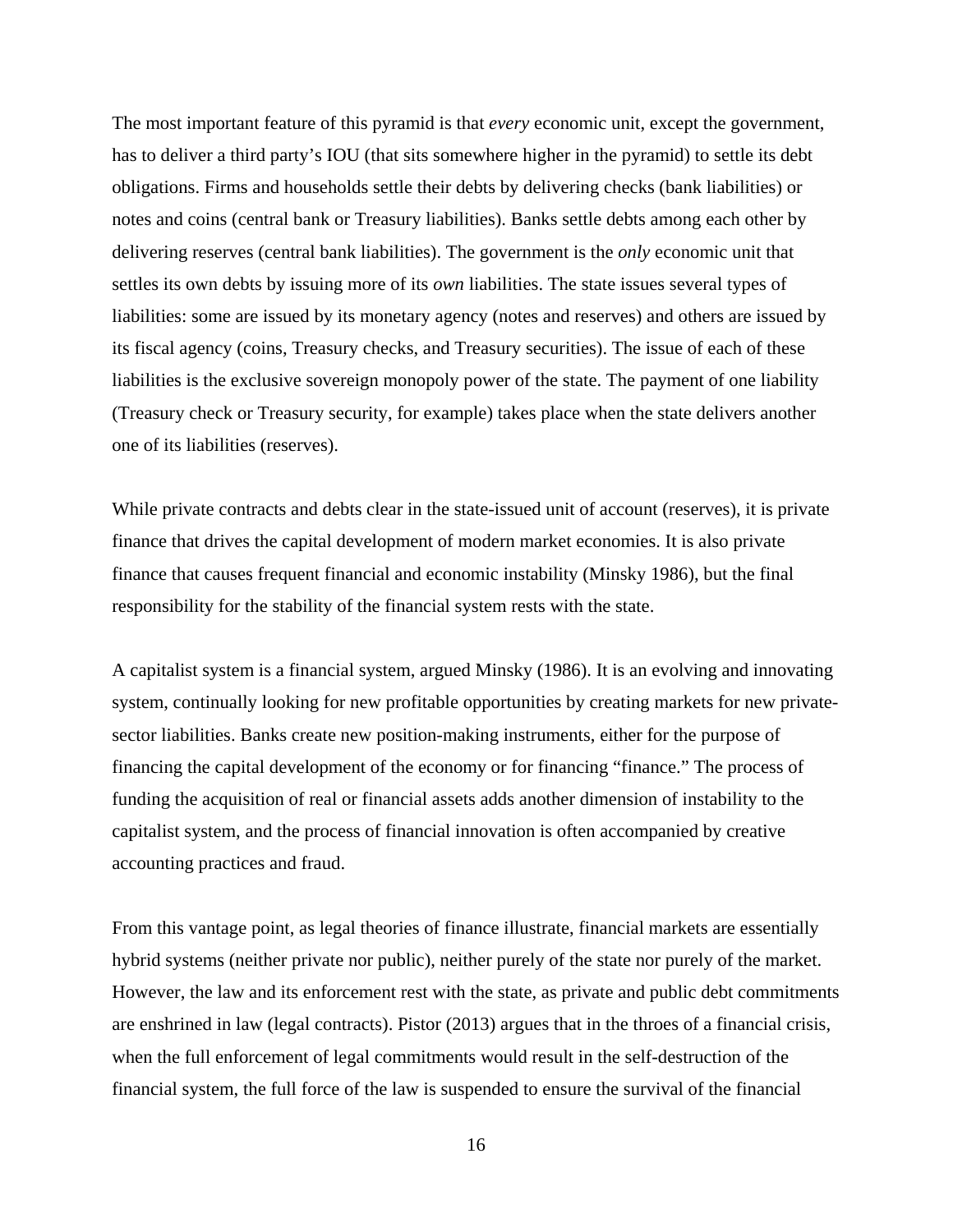system and prevailing financial relations: "Where law is elastic," she states, "power becomes salient" (Pistor 2013).

When Knapp proclaimed that "money is a creature of law" (1973 [1924]: 1), he did not say that "money is a creature of legal tender law" (as in Schumpeter 1954: 1090). Indeed Knapp explicitly rejected such an interpretation. Money is a creature of law because the state is the adjudicator and enforcer of nonreciprocal obligations and other private-sector contracts.

# **MODERN MONETARY REGIMES**

"One nation, one currency" is the norm in modern economies (Goodhart 1998), where nation states assume full sovereign monopoly control over the currency issue. We nevertheless observe multiple cases of varying degrees of sovereignty, where states voluntarily impose on themselves different monetary restrictions or abdicate their monetary sovereignty altogether. From here, we can classify monetary regimes according to the different degrees of monetary sovereignty. At one end of the spectrum are fully sovereign monetary regimes. These are cases where the state issues non-convertible freely floating national currency and the two agencies of government the central bank and the treasury (or ministry of finance)—coordinate to clear government payments and guarantee all state liabilities that are denominated in the domestic currency. In these cases, the ability to execute internal domestic policy does not depend on the shortage of government finance, but on political considerations and the availability of *real domestic* resources that can be transferred to the public sector for the purposes of achieving these objectives.<sup>7</sup> It must be noted that even fully sovereign monetary regimes have institutional peculiarities—laws and practices that may constrain government spending according to some self-imposed or legacy rules (for example, debt ceiling requirements in the US or the inability of

<sup>7</sup> Note the emphasis on achieving *domestic* goals with *domestic real* resources. Countries like the US, which enjoy reserve-currency status, have the ability to acquire many foreign-produced real resources that counties without such a status do not. But the foregoing analysis does not depend on the reserve currency status of a nation. "Sovereignty" here means that the issuer of the currency cannot be forced into an involuntary default in its own currency. It also means that the sovereign *can*, irrespective of the nation's external position, employ whatever domestic resources are available for domestic goals. Resource-poor countries may not have sufficient *real* domestic resources, which may necessitate the purchase of foreign exchange that will in turn have implications for the value of the domestic currency. But again, it will not necessitate an involuntary default in the domestic currency.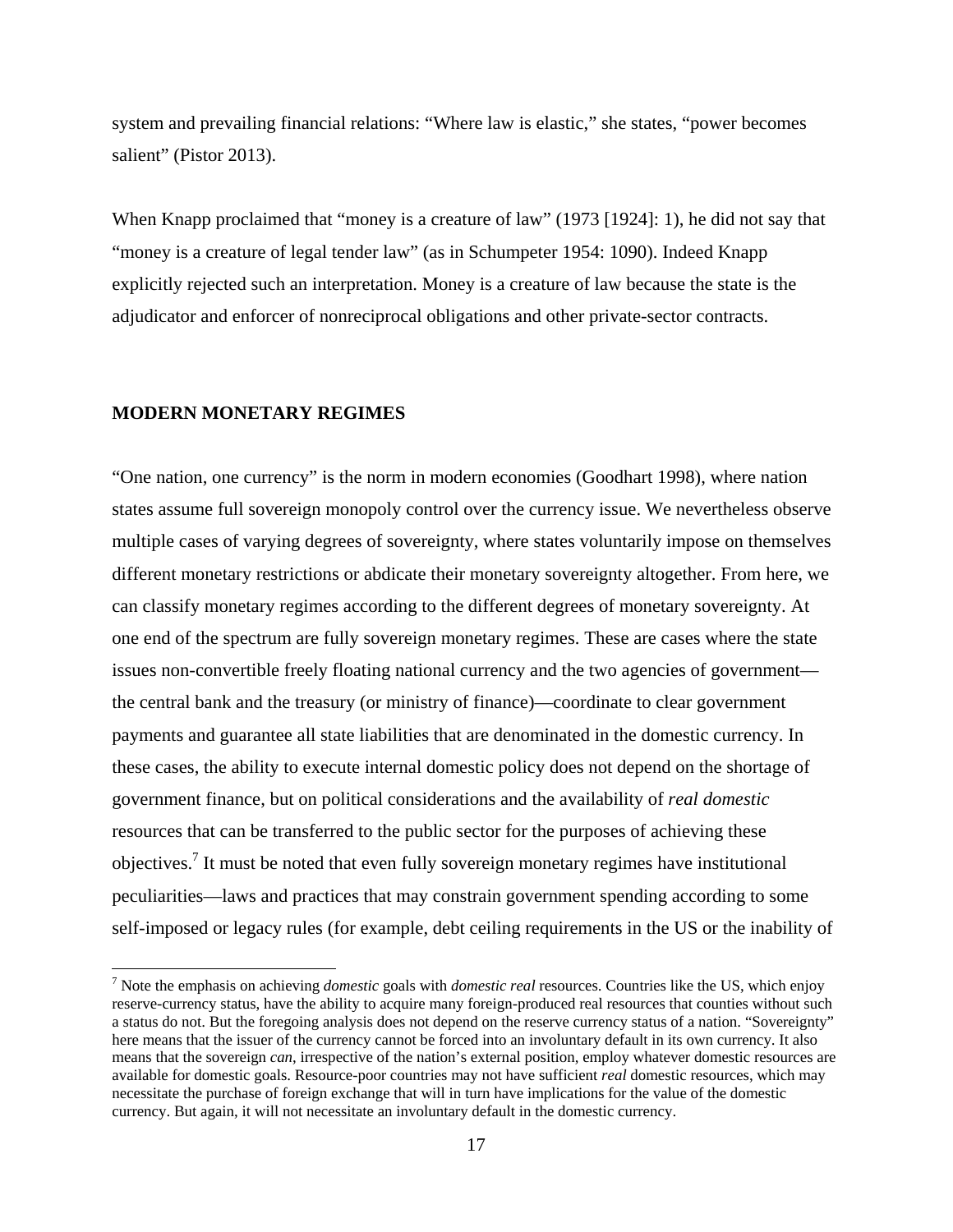the Treasury to run an overdraft on its account at the Fed). But even in these cases, the rules are regularly suspended or circumvented when the policy priorities dictate that the government must spend beyond these artificial constraints (think of the Federal Reserve creating a "treasury supplement"—essentially another account for the Treasury—at the stroke of a pen after the 2008 financial crisis, or of the routine practice of raising the debt limit in the US on as-needed basis, political wrangling notwithstanding).

Other countries, however, face hard financial constraints in executing domestic policy. At the other end of the spectrum are countries that have completely abdicated monetary sovereignty, thus giving up the right to issue and manage their own national currency. This is the case of dollarized nations (Ecuador and small Caribbean nations, for example) and member states in the European Monetary Union. In both cases, relinquishing monetary sovereignty has transformed those countries from "currency issuers" into "currency users."

To spend, the government of Ecuador must either earn or borrow dollars first. In this case, tax collections *do* raise revenue for the government. As an oil-exporting nation, Ecuador has not yet faced a dollar shortage, even though it has pursued aggressive development and pro-growth policies, while simultaneously strengthening the welfare safety net. But with a gradual liberalization of financial markets and an increased standard of living in Ecuador, one can envision a future when the country becomes a net importer, losing foreign exchange (dollars) faster than it earns it, and thereby experiencing a monetary contraction and an overall deflationary environment.

This of course is the case in the periphery countries of the eurozone (EZ). They gave up their national currencies when they joined the monetary union. The situation is similar to that of Ecuador because, to conduct expansionary domestic policy, EZ governments must earn or borrow euros first. Net exports become the main channel for increasing a country's euro holdings (a strategy that describes the case of Germany, for example), but should a nation find itself in a net importing position, thereby losing euro reserves (as is the case in the periphery), the only way to fund government programs is by borrowing euros, by raising domestic taxes for revenue, or by cutting those programs. The latter two have contractionary effect, which undermines the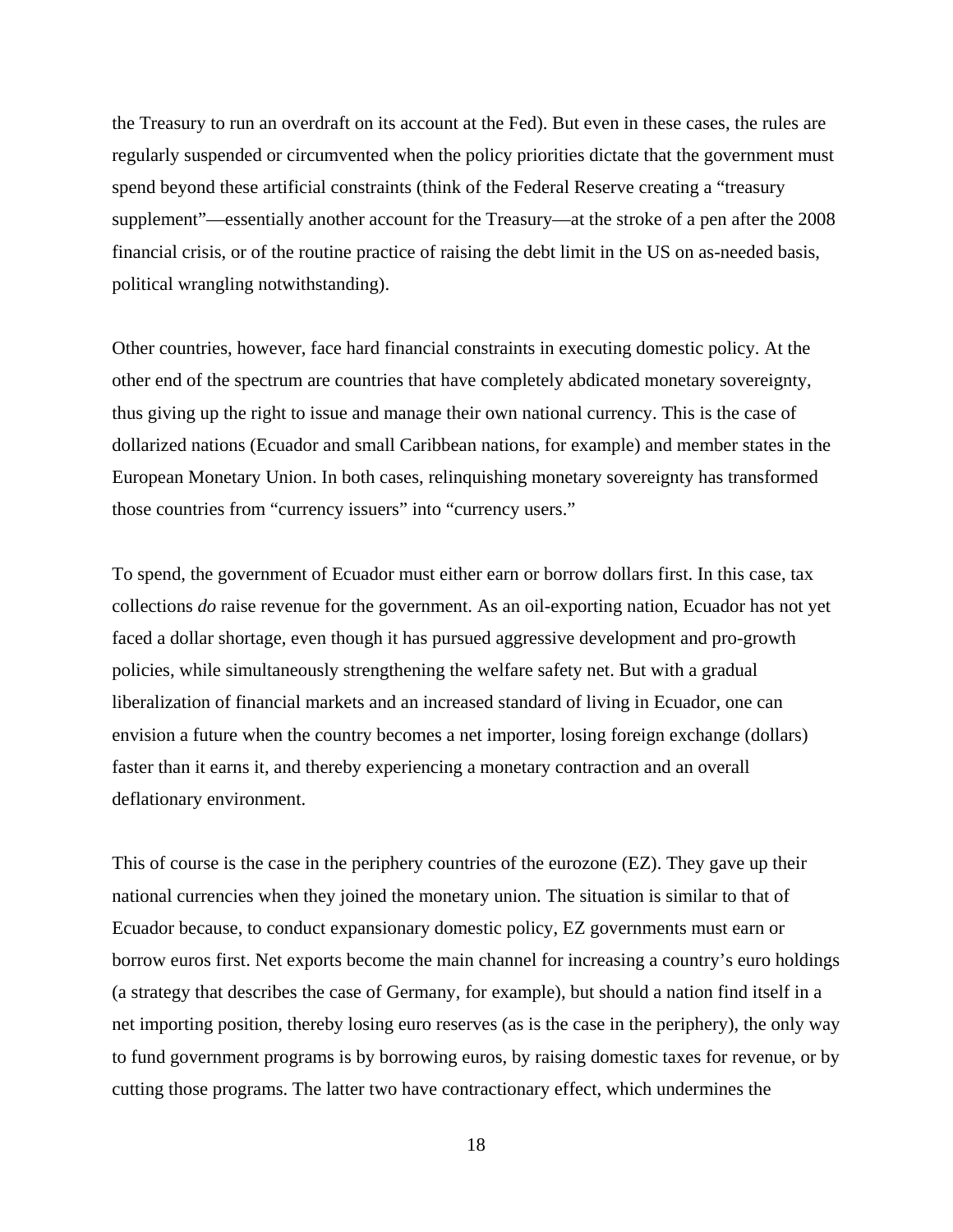governments' ability to pursue its policy agenda further. The former (raising revenue through borrowing) puts the periphery nations at the mercy of the private market's willingness to finance these already heavily indebted nations. It also puts the periphery countries in a vicious Ponzi finance cycle, where more heavily indebted nations face rising costs of borrowing, thereby increasing their overall indebtedness, while further undermining their ability to repay their debt.

The EZ has tried to "solve" its economic problems by becoming a net exporter vis-a-vis the rest of the world. It is well understood that net exports cannot be a global solution to economic problems (as for every net exporter there must be a net importer), but within the EZ itself, it is highly likely that there will always be some countries that are in a net importing position.

Because the European Central Bank (ECB) is prohibited from financing EZ members by purchasing their government debt (the way the Bank of Japan or the Bank of England do, for example), the EZ lacks a fundamental mechanism for executing independent macroeconomic policy. Thus, member nations have given up unprecedented policy space to pursue domestic priorities, including the maintenance of some basic public-sector functions or the implementation of pro-growth stimulus policies as needed. At the same time, the EZ as a whole lacks a central fiscal mechanism to conduct euro-wide economic policy, as is normally the case in other monetary unions with a full monetary sovereignty (as in the US, Canada, or Australia). Countries that fall in between the two extremes (full monetary sovereignty and no monetary sovereignty) will have different degrees of policy space available to them. They can be ranked as follows, from the most to the least amount of policy space: 1) *nonconvertible freely floating sovereign currency regimes* as discussed above (US, Japan, UK, Canada, most countries in the world). In practice, these are often managed or dirty float systems, as central banks intervene in currency markets; 2) *pegged floats*, where the domestic currency is pegged to a foreign currency at a specific value or within a band. These are either fixed or periodically adjusted, and vary from *crawling bands* to *crawling pegs* to *pegged within a horizontal band*; 3) *fixed exchange rate regimes*, which promise direct convertibility into a foreign currency at a predetermined rate; 4) *currency boards,* a much stricter form of a fixed exchange rate system, where the monetary authority operates on autopilot to fulfill absolute and unlimited convertibility between its notes and the foreign currency; and, finally, 5) *dollarization;* and 6) *monetary unions*.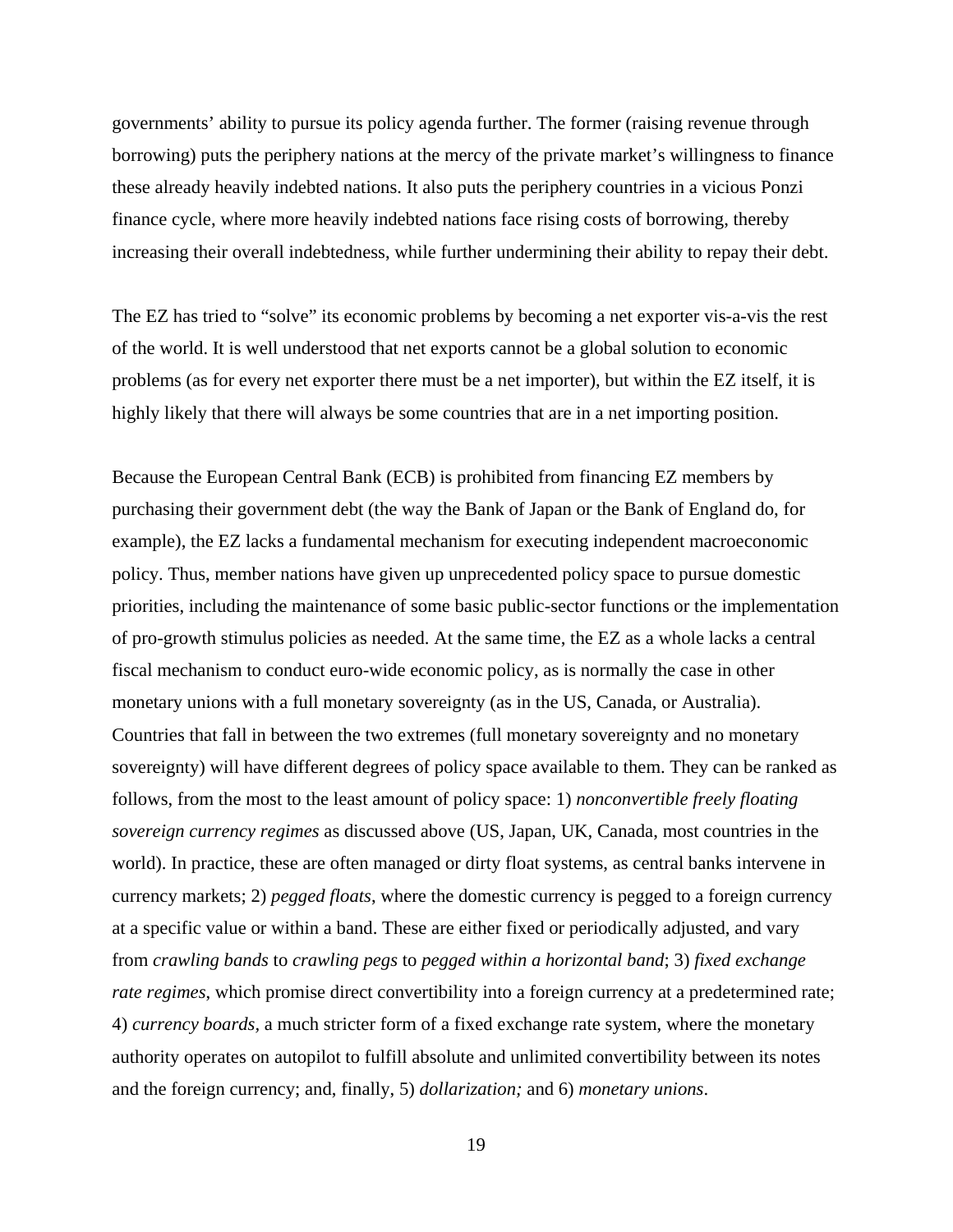|  |  | <b>Figure 2: Modern Monetary Regimes and Policy Space</b> |  |
|--|--|-----------------------------------------------------------|--|
|  |  |                                                           |  |

| Nonconvertible sovereign free float (and dirty float)       |   | Greatest policy space |  |
|-------------------------------------------------------------|---|-----------------------|--|
| Pegged float (crawling band, crawling peg, horizontal band) |   |                       |  |
| Fixed exchange rates                                        |   |                       |  |
| Currency board                                              |   |                       |  |
| Dollarization                                               |   |                       |  |
| Monetary union                                              | ₩ | Smallest policy space |  |
|                                                             |   |                       |  |

As long as a nation commits to convertibility, it will depend (to various degrees) on acquiring someone else's national currency (foreign reserves) for expanding the domestic issue. The goal of maintaining a stable exchange rate with the foreign currency will often conflict with other policy objectives, which will impede efforts to deal with recessions or bank crises. For this reason, fixed exchange rate regimes are often abandoned in the middle of severe economic and financial crises, freeing additional policy space to conduct independent macroeconomic stabilization monetary or fiscal policy.

In fully sovereign monetary regimes, however, the economic possibilities before a nation with a freely floating nonconvertible national currency are constrained largely by political considerations and the availability of *real* resources to achieve those priorities, not by the availability of money.

The final issue to address, then, is how can this policy space be used by a monetarily sovereign government for achieving various policy goals? The answer to the question will also help us debunk the final of the three myths from the start of this paper, namely that money is neutral and that, in and of itself, it does not affect employment and production decision.

### **MONEY MATTERS**

A discussion of the full range of economic possibilities under sovereign monetary regimes is beyond the scope of this paper. We will single out one problem that merits consideration, as it is pervasive, persistent, and pernicious—the problem of unemployment. Nations with different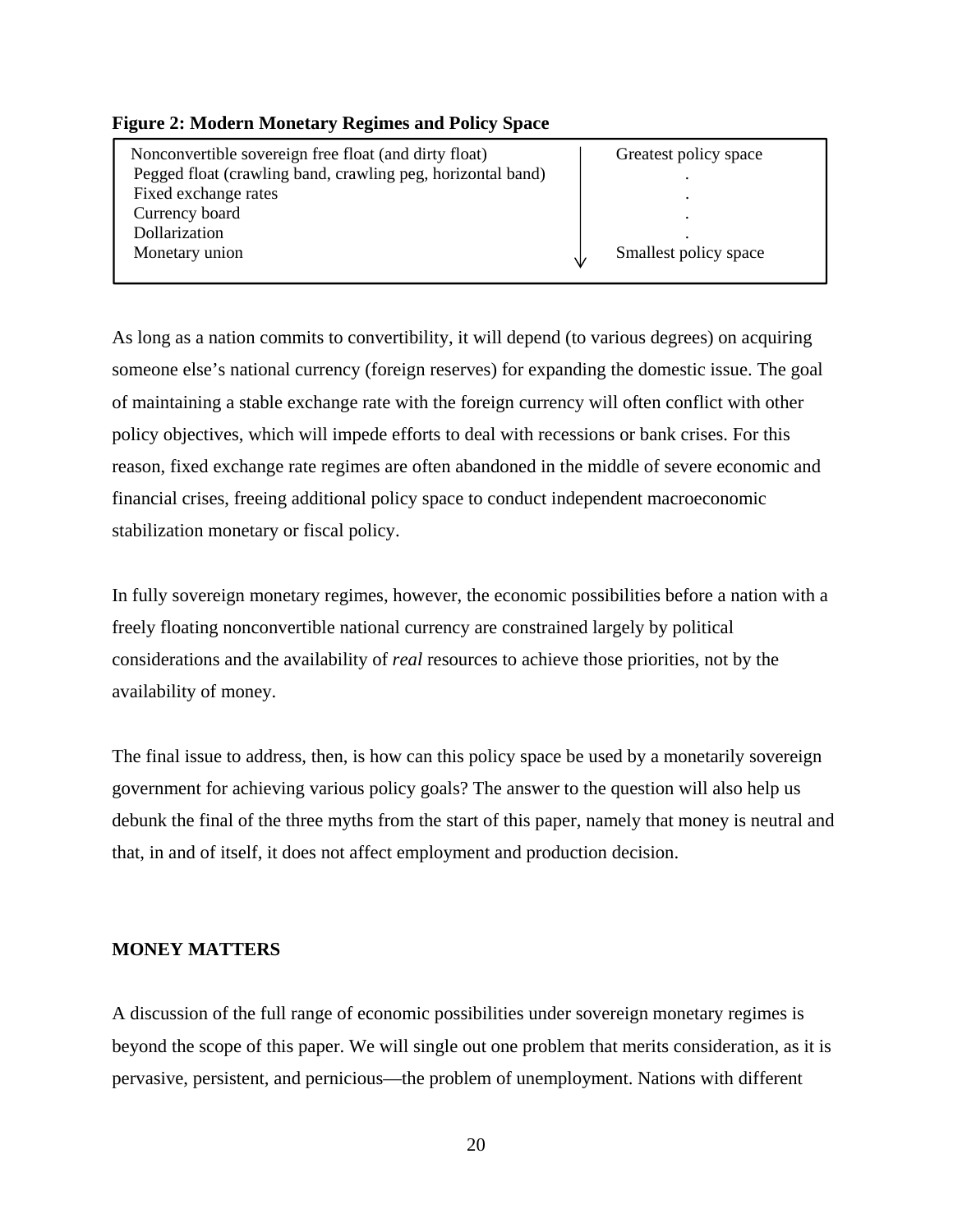degrees of monetary sovereignty have different capacities to address this problem, but what is frequently overlooked is that unemployment in a market economy is itself a result of current monetary arrangements.

Unemployment is a monetary phenomenon. From the point of view of firms it means that, in the aggregate, expected costs and proceeds do not justify the employment of any more individuals than firms are already employing. This is the effective demand problem identified by Keynes (1936). Note that effective demand can still be deficient (in the sense that profit expectations do not warrant any more hiring) even in a very strong economy. Firms are simply not in the business of providing jobs for all. They can be neither expected nor required to attain and maintain full employment over the long run.

That is the job of government. And that is because "unemployment" is in a certain sense created by government. From the point of view of households, unemployment is evidence of someone wanting but not being able to obtain the currency. Recall that the tax that creates demand for the currency immediately creates unemployment. The population is required to fulfill a nonreciprocal obligation with currency it does not have. The source of that currency is the government. Thus the private sector provides real goods and services (labor) to the government in exchange for that currency. The tax creates a demand for government-issued money by creating unemployment in that currency (that is, labor which seeks remuneration). It is therefore incumbent on the monopoly issuer to provide its currency in a manner that is consistent with the objectives of full employment and price stability.

Recall that the government is also responsible for assuring that the currency is sound. Modern currencies are in part "valuable" because the state keeps them in a constant state of scarcity, as evidenced by mass unemployment. But there is an alternative. The state can provide its currency in a manner that allows people to freely access it, while ensuring some internally stable floor for its value (Mosler 1997–98).

As the monopoly issuer of the currency, the state has the privilege of setting the prices for the goods and services it receives in exchange for the currency. But the state need not set all prices.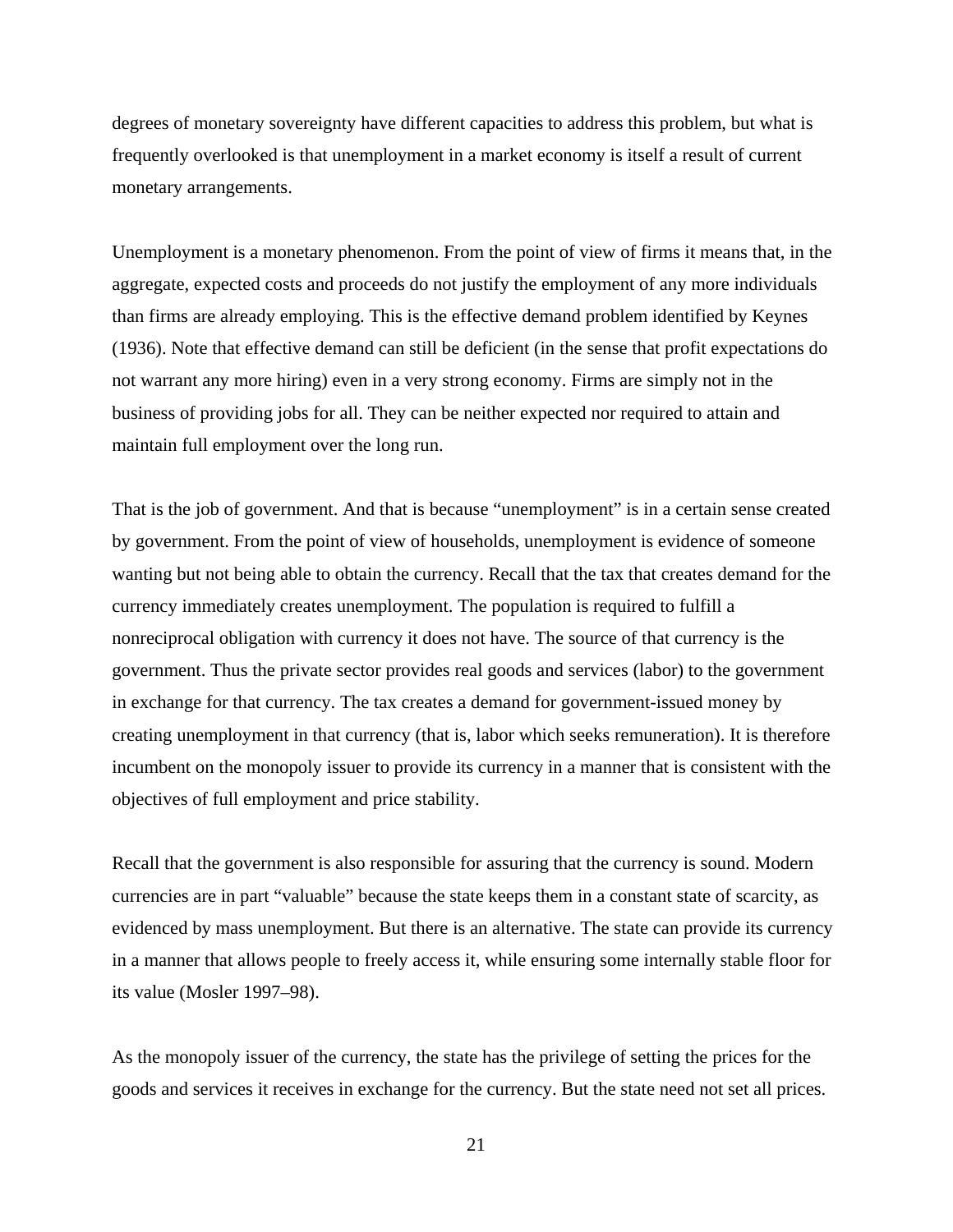It is sufficient to fix only one of them (the price of labor, for example) to anchor the value of its currency. Chartalists suggest that an ongoing public program that offers employment to anyone ready, willing, and able to work at a base wage can do the job (see the employer of last resort, job guarantee, and buffer stock employment proposals). Such a program will fluctuate countercyclically with the business cycle—expanding as private business hiring declines and shrinking as private-sector employment picks up. The base wage will become the nominal anchor that establishes a conversion rate between the currency and labor.

While currency values are themselves very complexly determined, they essentially reflect what one can buy with the currency. The hourly wage of the buffer stock program pins down a basic conversion rate between labor and the currency. In other words, say, a \$10/hour wage in the program would anchor the currency in labor power and set the value of the dollar to be equal to six minutes of work. If the wage were doubled, then as a benchmark one dollar will exchange for three minutes of work (or will erode in value by half). So when the emitter of the currency (the government) sets the exchange rate between the currency and the labor in the countercyclical buffer stock pool, it helps stabilize the value of its currency (for details, see Mosler 1997–98; Wray 1998; and Tcherneva 2012).

Freely floating nonconvertible currencies today have no equivalent anchors. A full discussion of the program is beyond the scope of this paper. Our aim is merely to point out that, in a world where the currency is a simple public monopoly: 1) unemployment is evidence that the currency is in short supply; 2) the tax itself creates unemployment by creating private demand for the monopolist's currency; 3) the monopolist has the power to set a conversion rate between its currency and labor hours; 4) the monopolist can provide the currency on an as-needed basis by maintaining the internal anchor; and 5) the buffer stock employment program can be used to create socially useful output, thereby allowing the monopoly currency issuer to fulfill its redistributive functions in a way that serves the public purpose.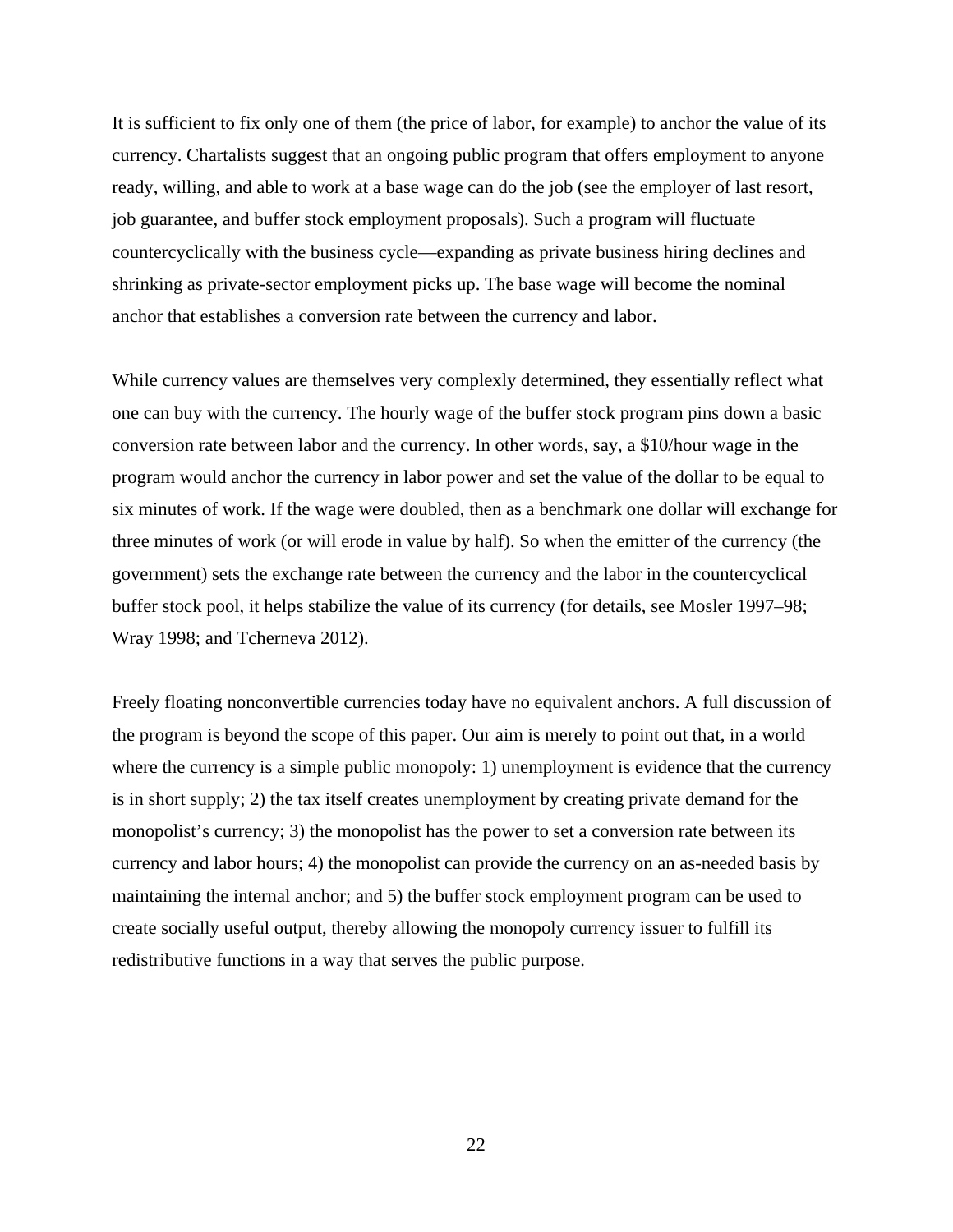#### **CONCLUSION**

This paper began by defining money as an evolving social power relationship in the process of social provisioning. The development of "private monies" was not emphasized, not because it is unimportant (far from it), but because the role of the authority in codifying private contracts and transactions has been pervasive throughout time. From its inception, money has been a "creature of the state," however broadly defined. Because of its unique power to impose compulsory obligations on its subjects and set the terms of their repayment, the state has always played some redistributive role in the process of social provisioning. This redistributive function is intrinsic to the state, irrespective of whether it is used for the good of the many or the good of the few.

In modern capitalist economies the currency is a simple public monopoly, and competitive market-clearing models based on the neutrality of money are wholly inapplicable to the study of the monetary system. Nevertheless, the pervasive mainstream economic myths about the origins and nature of money have alleged that the state's power over the monetary system is an unwarranted intrusion with significant disruptive effects. These myths have also given rise to monetary arrangements (such as currency boards or monetary unions) that radically constrain the policy options before modern nation states.

Not only can the birth of money not be divorced from the powers of the state, but the entire monetary system resides within the set of rules and legal code set forth by the state. Yet monetary regimes like the European Monetary Union have forced an incoherent divorce between nation states and their national currencies at great economic and human costs.

A proper understanding of the origins, role, and functions of money is essential for adequate assessment of contemporary economic problems and the policy space available to address them. It prompts us to think about the possible ways in which one could employ the monopoly powers of the state and design public policies to achieve a wide range of policy objectives, including full employment and price stability.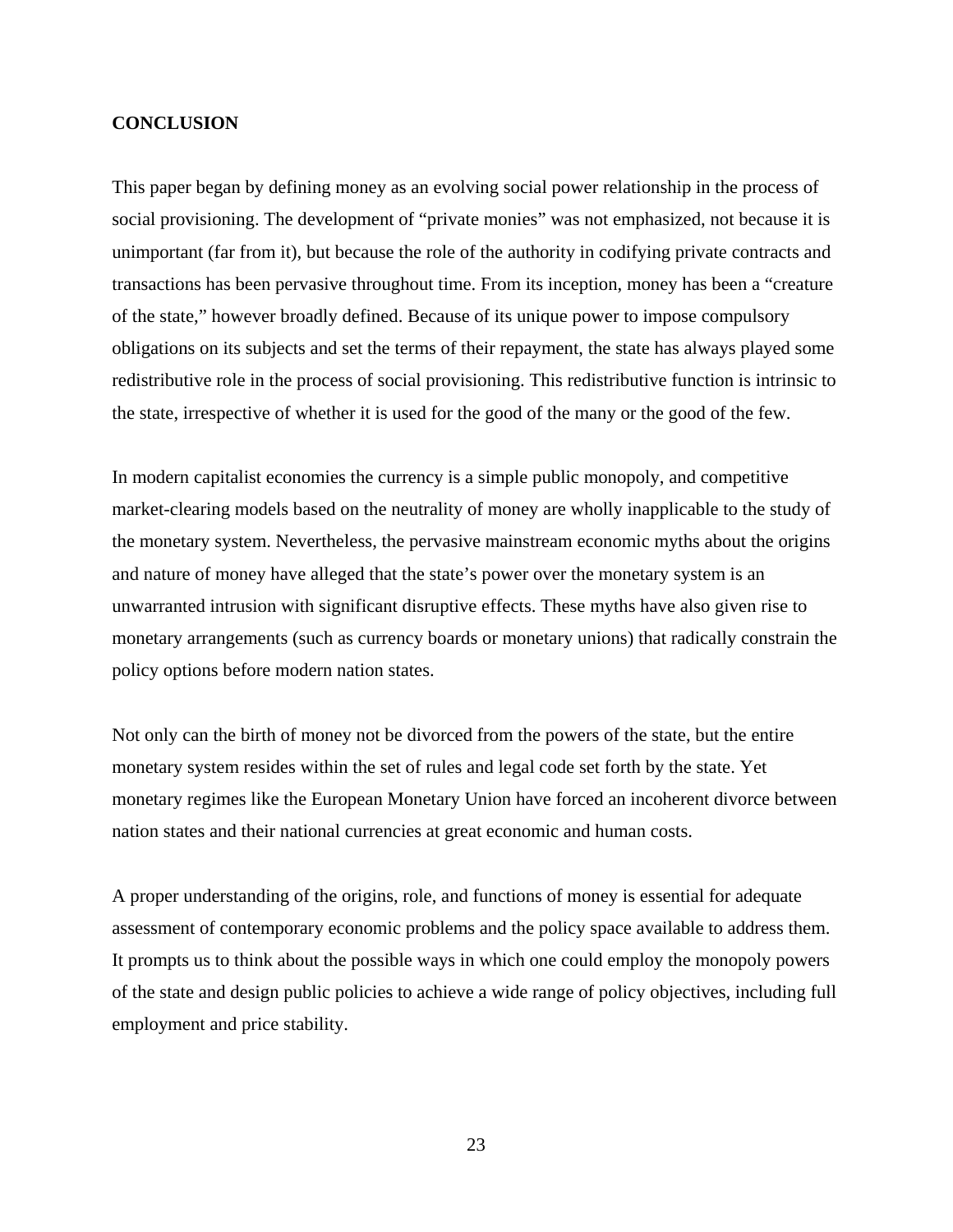#### **REFERENCES**

- Ake, C. 1981. *A Political Economy of Africa*. Essex, England: Longman Press.
- Asselin, P. 2013. *Hanoi's Road to the Vietnam War: 1954–1965*. Berkeley, CA: University of California Press.
- Bell, S. 2001. "The Role of the State and the Hierarchy of Money." *Cambridge Journal of Economics* 25: 149–63.
- Cooley, J. 2008. *Currency Wars: how forged money is the new weapon of mass destruction.* New York, NY: Skyhorse Publishing.
- Desan, C. 2015. *Making Money: Coin, Currency and the Coming of Capitalism*. Oxford, UK: Oxford University Press.
- Freeman, S. 1993. "The Inefficiency of Seigniorage from Required Reserves." Research Paper No. 9334, Federal Reserve Bank of Dallas.
- Goodhart, C.A.E. 1998. "The Two Concepts of Money: Implications for the Analysis of Optimal Currency Areas." *European Journal of Political Economy* 14: 407–32.
- Graeber, D. 2011. *Debt: The first 5000 years*. London, UK: Melville House Publishing.
- Grierson, P. 1997. *The Origins of Money*. London, UK: Athlone Press.
- Henry J.F. 2004. "The Social Origins of Money: The Case of Egypt." In L.R. Wray (ed.) *Credit and State Theories of Money*. Cheltenham, UK: Edward Elgar.
- Hudson, M. 2003. "The Creditary/Monetary Debate in Historical Perspective." In S. Bell and E. Nell (eds.) *The State, the Market and the Euro*. Cheltenham, UK: Edward Elgar.
- Humphrey, C. 1985 "Barter and Economic Disintegration." *Man*, New Series 20(1): 48–72.
- Innes, A.M. 1913. "What is Money?" *Banking Law Journal* May: 377–408.
- Ingham, G. 2004. *The Nature of Money*. Cambridge, UK: Polity Press.
- Keynes, J.M. 1930. *A Treatise on Money*. London, UK: Macmillan.
- Keynes, J.M. 1936. *The General Theory of Employment, Interest and Money*. New York, NY: Harcourt-Brace & World.

Knapp, G.F. [1924] 1973. *The State Theory of Money*. Clifton, NY: Augustus M. Kelley.

Krivitsky, W.G. 2011. *In Stalin's Secret Service*. New York, NY: Enigma Books.